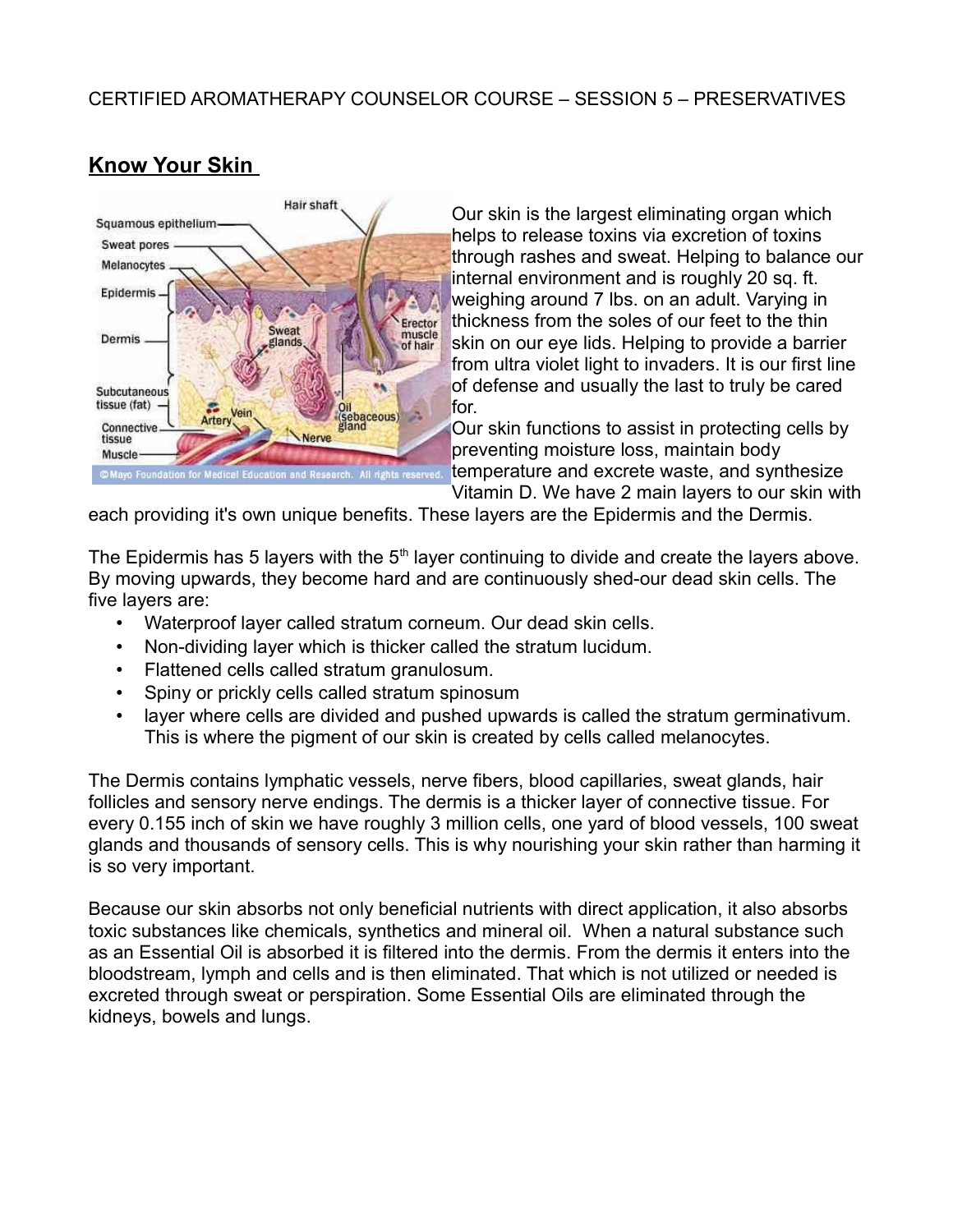

The stronger the sweat the more toxic your internal system is. Because the molecular structure of synthetic chemicals is small they too pass through our system. Upon detection of a foreign synthetic substance our system goes into a defense mode. These synthetic substances can attach themselves to healthy cells, thus disease begins. The small molecular size is what allows Essential Oils, synthetic chemicals and environmental toxins to enter our body. It is also what allows Essential Oils to cross the blood brain barrier and placenta barrier. This is the reason that we need to be aware of any contraindications or cautions when using Essential oils. Especially with children, babies, the elderly and our pets. It is also very important to understand that synthetic chemicals do have and can cross from our epidermis to our dermis and into our bloodstream. Our systems can

detect a natural substance, metabolize it and excrete what is not needed. When a synthetic chemical is introduced, your system detecting an invader goes on the attack. Synthetics once passed through the bloodstream will attach themselves to healthy cells causing a mutation.



Synthetic chemicals can interrupt the natural process of our bodies in regulating needed hormones. They can induce an allergic reaction causing rashes, sneezing and flu like symptoms not to mention adding to the possibility of getting cancer.

A tumour is forming



When these invaders attach to healthy cells within our system, they now mutate that cell. The mutation continues and has the possibility to become a growth or tumor. The use of parabens alone have been found in the tissue of the breasts.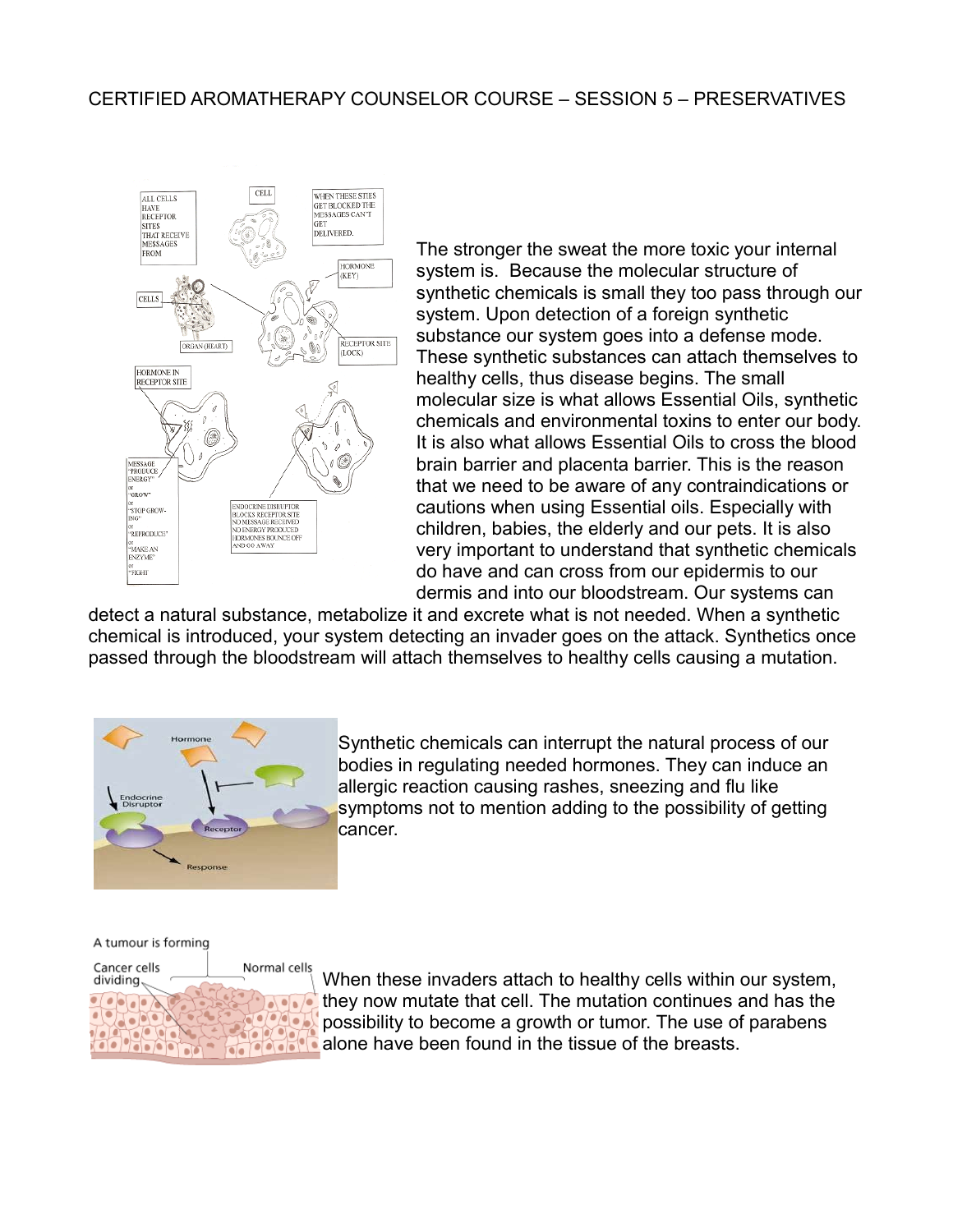# **Our Need For Preservatives**



With the over use of antibacterial soaps, germs and bacteria have now begun to mimic and mutate the very bacteria they are supposed to guard against. When they mutate they have now become "immune" so to speak. With each new mutation these antibacterial products are no longer effective. Now we find a brand new strain which makes companies now add more artificial synthetic chemicals. Do you ever wonder why even after using these types of soaps, you and your family are still getting sick. Germs cannot mimic a natural plants constituents, this is what helps plants to survive year after year.

### Cinnamon Zeylanicum



Cinnamon leaf has been shown to have a 92% kill rate on 25 strains of Gram Negative and Gram Positive Bacteria. It destroys germs, bacteria in staph infections and can kill airborne bacteria and viruses. It can kill typhoid bacillus at a dose of one part in 300. It is an excellent preservative and has the ability to kill pathogenic organisms. It is highly antimicrobial.

These invaders cannot mutate and mimic a natural plant, therefore an immunity is impossible and the virus, germs, bacteria and mold are killed. Studies have shown that Cinnamon Essential oil is very effective when used on and around mold to retard and destroy the growth. You have to be very careful when using cinnamon bark essential oil as your only preservative due to fact it can irritate the skin, however it is used in very low quantities.

# **The Safety of Preservatives**

Mold grows in lotions and creams due to the addition of water. Water in itself has a host of bacteria particles. There are over 80 regulated contaminants as well as unregulated toxins like fuel and drugs in our drinking water. It contains fluoride, arsenic and chlorine, hormones and fecal matter. The EPA's primary drinking water regulations indicate that there be no more than 5 out of 39 analyzed samples a month containing coliform-positive or fecal matter.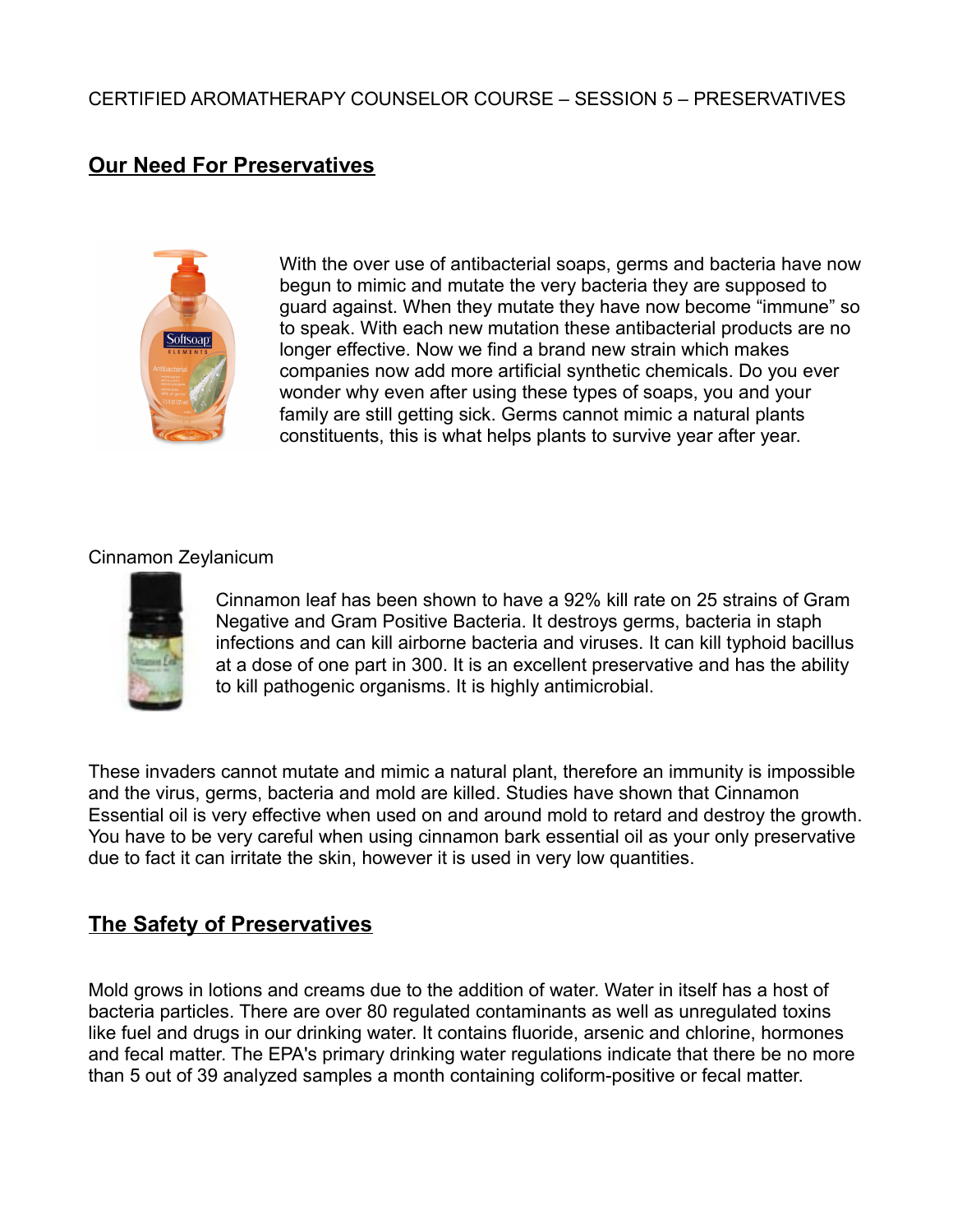Due to the bacteria already present in water we have no choice but to add a preservative to our products. These preservatives "hold back" the germs, bacteria and mold from taking over. This does not mean that a product will not spoil or become rancid. It is not a guarantee that your product with a synthetic preservative will never go bad. It can and it will. The longer it is stored the more problems can arise. Have you ever pulled out a bottle of lotion you had tucked away in the back of your cupboard? Did you notice the smell? It has turned rancid and is also now toxic.

Many of the more naturally derived preservatives also carry controversy like Potassium Sorbate. However it is much better in the long run to use as natural as possible. I would personally use a product derived from salts than of parabens. Your risks with natural preservatives are so much lower. Our system can recognize a natural based preservative, essential oil, herb or carrier oil and has to fight an invading synthetic chemical. Nature offers us so many amazing benefits that is up to use to embrace them and allow them to do the work they are intended to do.



One example of the amazing properties and power of nature is the Aloe Vera Plant. When you cut off a leaf on an Aloe Vera plant for use, activation within the plant begins and it heals itself. Once it has been cut it will seal over similar to a scar. This is why Aloe Vera is such an amazing ingredient to use in our personal care products.

We can reduce the chemical toxicity in our homes, in our lives, and in our personal care. We simply have to go back to the basics of simplicity. We ca learn to create many of our own products using what nature has provided. Keep in mind Aubrey Organics has been highly successful using natural preservatives for a very long time. We can create our own healing lotions to aid dry skin, eczema, psoriasis and acne. Produce healing ointments for rashes, cuts etc. and health giving tinctures. Knowing exactly what is in your products is the first step to eliminating toxins. Our bodies know what to do, it is our job to stop feeding them toxic synthetic chemical invaders. Working with natural preservatives is a trial and error process. Some you will find easy and others will be difficult. Benzoin for example is one that is very difficult to work with and one I do not use.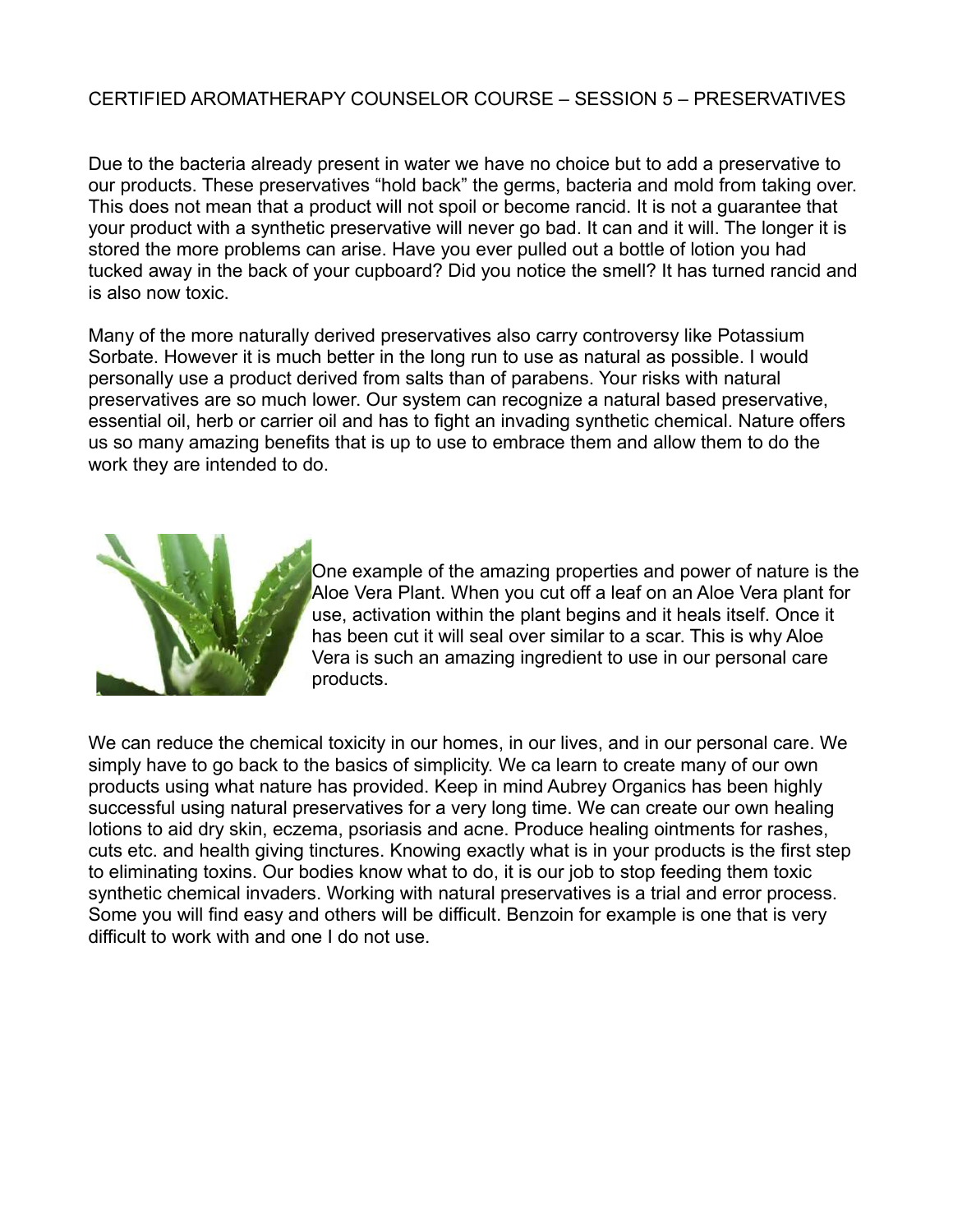# **From Head To Toe**

#### **SHAMPOO**

**AVERAGE NUMBER** OF CHEMICALS: 15 **MOST WORRYING: Sodium** Lauryl Sulphate; Tetrasodium and Propylene Glycol. **POSSIBLE SIDE-EFFECTS:** Irritation: possible eye damage.

#### **EYE SHADOW**

**CHEMICALS: 26 MOST WORRYING:** Polythylene<br>terephthalate POSSIBLE SIDE-EFFECTS: Linked to cancer: infertility; hormonal disruptions and damage to the body's organs.

#### **LIPSTICK**

**CHEMICALS: 33 MOST WORRYING:** Polymenthyl<br>methacrylate. POSSIBLE SIDE-EFFECTS: Allergies; links to cancer.

#### **NAIL VARNISH**

CHEMICALS: 31 MOST WORRYING: Phthalates. POSSIBLE SIDE-EFFECTS: Linked to fertility issues and problems in developing babies.

#### **PERFUME:**

CHEMICALS: 250 MOST WORRYING: Benzaldehyde. POSSIBLE SIDE-EFFECTS: Irritation to mouth, throat and eyes; nausea; linked to kidney damage.

#### **FAKE TAN**

**CHEMICALS: 22 MOST WORRYING:** Ethylparaben, Methylaparaben. Propylparaben. POSSIBLE SIDE-EFFECTS: Rashes; irritation; hormonal disruption.

**HAIRSPRAY AVERAGE NUMBER OF CHEMICALS: 11** MOST WORRYING: Octinoxate, Isophthalates. POSSIBLE SIDE-EFFECTS: Allergies: irritation to eyes, nose and throat; hormone disruption, linked to changes in cell structure.



**MOST WORRYING:** Ethylparabens, Methylparaben, Propylparaben.<br>POSSIBLE SIDE-**EFFECTS: Rashes;** irritation: hormonal disruptions.

#### **FOUNDATION**

**CHEMICALS: 24 MOST WORRYING:** Polymethyl methacrylate.<br>POSSIBLE SIDE-EFFECTS: Allergies; disrupts immune system; links to cancer.

#### **DEODORANT:**

**CHEMICALS: 15** MOST WORRYING: Isopropyl Myristate, 'Parfum'.<br>POSSIBLE SIDE-EFFECTS: Irritation of skin, eyes and lungs; headaches; dizziness; respiratory problems.

> **BODY LOTION** CHEMICALS: 32

**MOST WORRYING:** Methylparaben, Propylparaben,<br>Polyethylene Glycol, which is also found in oven cleaners. POSSIBLE SIDE-EFFECTS: Rashes; irritation;<br>hormonal disruption.

Before we discuss the natural side and list the natural preservatives I feel it is important to give you a list of the synthetic chemical preservatives used today. Many are in the products you will find in the health food store and online. By knowing the names even if they say derived form natural sources you can avoid them. Most that use the term "derived from natural sources" only means that it began in the natural state and was chemically altered to suit the needs of the manufacturer. As long as it was derived from the natural they can add their chemicals to it to "make it more effective" if they choose. Not everything derived from natural sources remains natural. The diagram shows just how many synthetic chemicals we use on our body on a daily basis.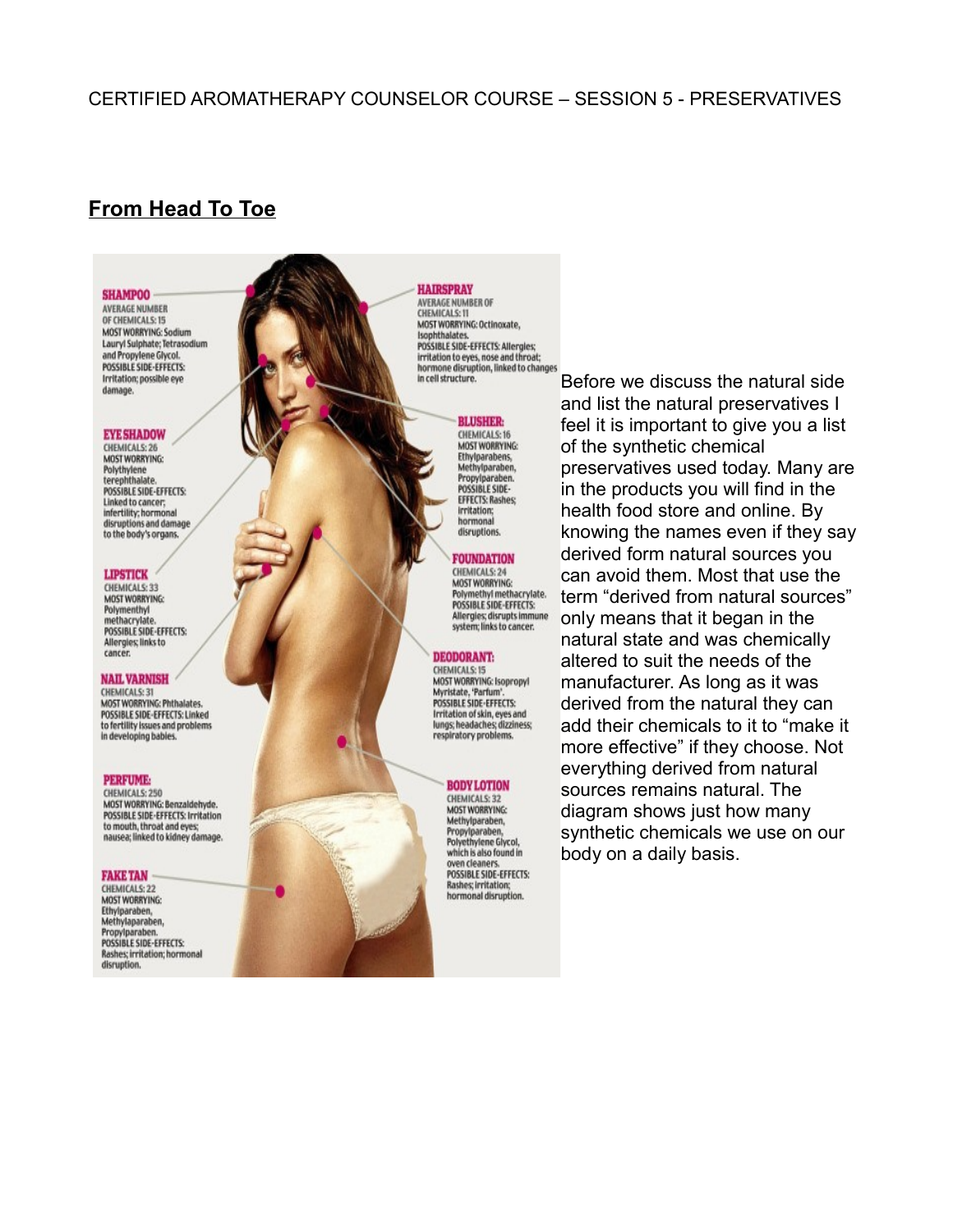# **Toxic Chemicals Used Today**

#### **Hazardous Ingredient Glossary**

<span id="page-5-59"></span><span id="page-5-57"></span><span id="page-5-56"></span><span id="page-5-0"></span>[1,4-dioxane](#page-5-0) [2-bromo-2-nitropropane-1,3](#page-5-59) [diol \(Bronopol\)](#page-5-59) [Alcohol, Isopropyl \(SD-40\)](#page-5-58) [Ammonium Laureth Sulfate](#page-5-57) [\(ALES\)](#page-5-57) [Ammonium Lauryl Sulfate](#page-5-56) [\(ALS\)](#page-5-56) [Anionic Surfactants](#page-5-55) [Benzalkonium Chloride](#page-5-54) [Butylated Hudroxyanisole](#page-5-53) [\(BHA\)](#page-5-53) [Butylated Hydroxytoluene](#page-5-52) [\(BHT\)](#page-5-52) [Cationic surfactants](#page-5-51)

<span id="page-5-58"></span><span id="page-5-55"></span><span id="page-5-54"></span><span id="page-5-47"></span><span id="page-5-45"></span><span id="page-5-44"></span>[Cetalkonium chloride](#page-5-50) [Cetrimonium chloride](#page-5-49) [Chloromethylisothiazolinone](#page-5-48) [Isothiazolinone](#page-5-47) [Cocoamidopropyl Betaine](#page-5-46) **[Cocoyl Sarcosine](#page-5-45) [Cyclomethicone](#page-5-44)** [DEA \(diethanolamine\), MEA](#page-5-43) [\(Monoethanolamine\), & TEA](#page-5-43) [\(triethanolamine\)](#page-5-43) [Diazolidinyl urea](#page-5-42) **[Dimethicone](#page-5-41)** 

<span id="page-5-50"></span><span id="page-5-49"></span><span id="page-5-48"></span><span id="page-5-46"></span><span id="page-5-40"></span><span id="page-5-39"></span><span id="page-5-38"></span><span id="page-5-37"></span><span id="page-5-36"></span><span id="page-5-35"></span>[Dimethicone Copolyol](#page-5-40) [Disodium Dioctyl](#page-5-39) **[Sulfosuccinate](#page-5-39)** [Disodium Laureth](#page-5-38) **[Sulfosuccinate](#page-5-38)** [Disodium Oleamide](#page-5-37) **[Sulfosuccinate](#page-5-37)** [DMDM Hydantoin](#page-5-36) [Ethoxylated surfactants](#page-5-35) [FD&C Colour Pigments](#page-5-34) [Formaldehyde](#page-5-33) **[Fragrance](#page-5-32) [Hydrolysed Animal](#page-5-31) [Protein](#page-5-31)** 

<span id="page-5-53"></span><span id="page-5-52"></span><span id="page-5-29"></span><span id="page-5-28"></span>[Imidazolidinyl urea](#page-5-30) [Lanolin](#page-5-29) [Lauryl dimonium hydrolysed](#page-5-28) [collagen](#page-5-28) [Lauryl or Cocoyl Sarcosine](#page-5-27) [Lauryl Sarcosine](#page-5-26) [Liquidum Paraffinum](#page-5-25) [MEA compounds](#page-5-24) [Methylisothiazolinone and](#page-5-23) [Methylchloroisothiazolinone](#page-5-23) [Mineral Oil](#page-5-22) [Nitrosating Agents](#page-5-21)

<span id="page-5-51"></span><span id="page-5-42"></span><span id="page-5-41"></span><span id="page-5-30"></span><span id="page-5-27"></span><span id="page-5-26"></span><span id="page-5-25"></span><span id="page-5-24"></span><span id="page-5-23"></span><span id="page-5-19"></span><span id="page-5-18"></span><span id="page-5-17"></span><span id="page-5-15"></span>[Paraben preservatives \(methyl,](#page-5-20) [propyl, butyl, and ethyl\)](#page-5-20) [Paraffin wax/oil](#page-5-19) [Polyethylene Glycol \(PEG\)](#page-5-18) **[compounds](#page-5-18)** [Potassium Coco Hydrolysed](#page-5-17) **[Collagen](#page-5-17)** [Propylene/Butylene Glycol](#page-5-16) [PVP/VA Copolymer](#page-5-15) [Quaternium-7, 15, 31, 60, etc](#page-5-14) [Rancid Natural Emollients](#page-5-13) [Silicone Derived Emollients](#page-5-12) [Sodium Cocoyl Sarcosinate](#page-5-11)

<span id="page-5-43"></span><span id="page-5-34"></span><span id="page-5-33"></span><span id="page-5-32"></span><span id="page-5-31"></span><span id="page-5-20"></span><span id="page-5-16"></span><span id="page-5-14"></span><span id="page-5-13"></span><span id="page-5-12"></span><span id="page-5-11"></span><span id="page-5-10"></span><span id="page-5-9"></span><span id="page-5-8"></span><span id="page-5-7"></span><span id="page-5-6"></span><span id="page-5-5"></span><span id="page-5-4"></span><span id="page-5-3"></span><span id="page-5-2"></span><span id="page-5-1"></span>[Sodium Laureth Sulfate](#page-5-10) [\(SLES\)](#page-5-10) [Ammonium](#page-5-9) [Laureth Sulfate \(ALES\)](#page-5-9) [Sodium Lauroyl](#page-5-8) **[Sarcosinate](#page-5-8)** [Sodium Lauryl Sulfate](#page-5-7) [\(SLS\) Ammonium Lauryl](#page-5-7) [Sulfate \(ALS\)](#page-5-7) [Sodium Methyl Cocoyl](#page-5-6) **[Taurate](#page-5-6)** [Stearalkonium Chloride](#page-5-5) [Talc](#page-5-4) [TEA \(Triethanolamine\)](#page-5-3) [Laureth Sulfate](#page-5-3) [TEA compounds](#page-5-2) **[Toluene](#page-5-1)** 

<span id="page-5-22"></span><span id="page-5-21"></span>Most of these you have probably read on countless labels, and most will be followed by "from natural sources". If you go online and research any of the above you will then be able to know exactly what effects they have. Many sites will include what is known as MSDS sheet. This sheet will give you all the information from chemical name, supplier and toxic effects on and in the human body. It is wise to know what you are putting on and how it is effecting you. The list above is but just a handful, there are over a thousand or so in use today.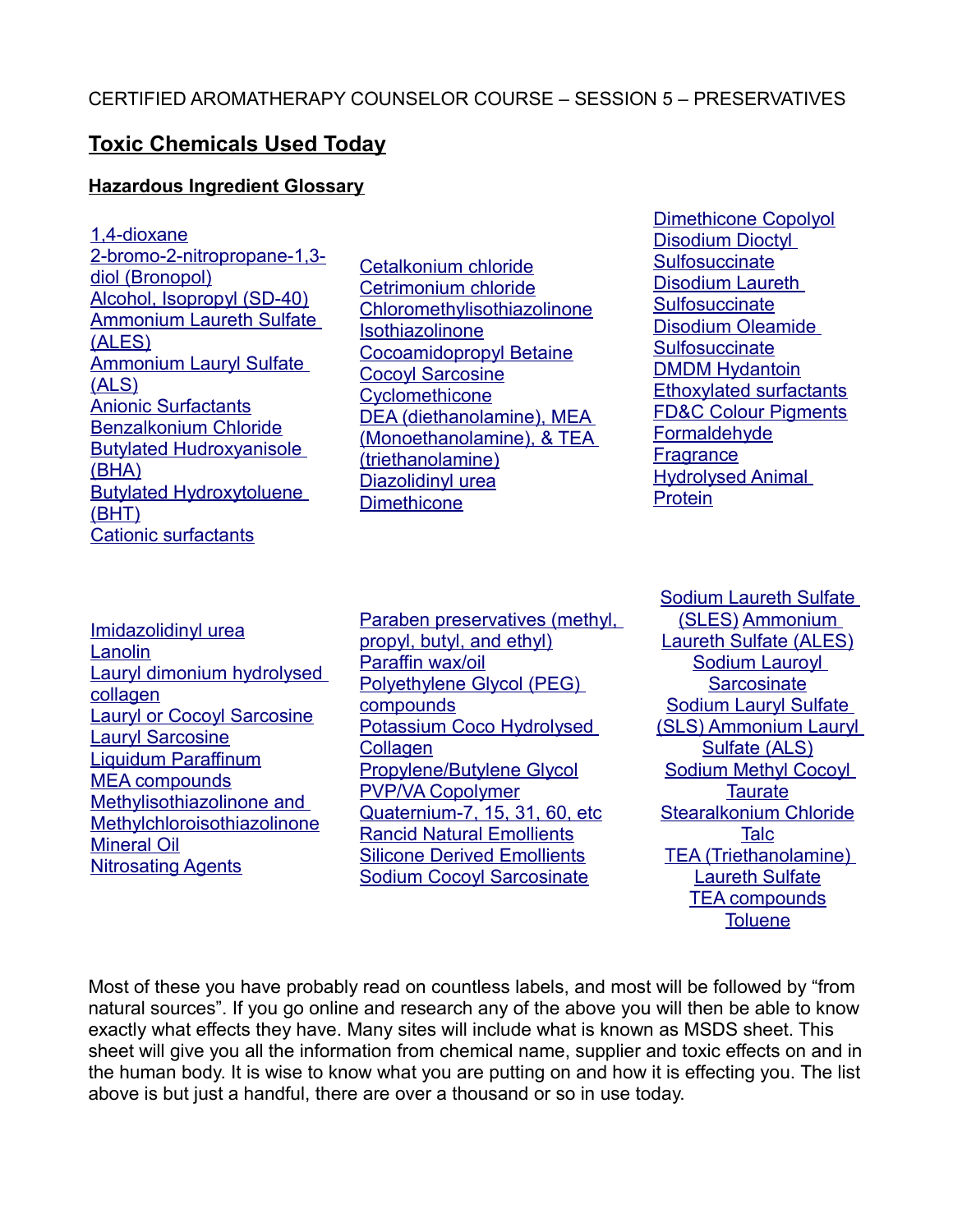Before we look at and describe the natural preservatives I want to go over the synthetic preservatives used today. Many so called "natural" based companies use these in their products. Just because it is in a health food store does not mean it is safe.

# **The Nasty Preservatives**

Parabens: including: Methyl, Ethyl, Butyl and Propyl. Most widely used by natural companies and main stream companies. Most combine more than one in each product. They are also used in cough preparations and medications. They are used to extend the shelf life of products. They are toxic and found in breast tissue and in the umbilical cord of newborn babies.

Tetrasodium or EDTA: Known Carcinogen. It is formaldehyde and sodium cyanide. It is used as a "penetration enhancer". It can bread down the skin's protective barrier allowing this toxin into your bloodstream.

Urea: Contains ammonia which is toxic. It is produced from the urine of pregnant mares. Causes contact dermatitis. Can break down during shelf life. A water-soluble compound that is the major nitrogenous end product of protein metabolism and is the chief nitrogenous component of the urine in mammals and other organisms. Also called carbamide.

Propylene glycol: Used as a "penetration enhancer" and accelerates penetration. This allows it to absorb into the skin and passes to the bloodstream. It is a form of mineral oil found in automatic brake and hydraulic fluid and industrial antifreeze. In the skin and hair, propylene glycol works as a humectant, which causes retention of moisture content of skin or cosmetic products by preventing the escape of moisture or water. The Material Safety Data Sheet warns users to avoid skin contact with propylene glycol as this strong skin irritant can cause liver abnormalities and kidney damage. Eye irritation, skin irritation, skin drying, defatting. Ingestion has serious health effects similar to above. This product is added to children's cough syrup and other over the counter medications.

Triethanolamine or TEA: Causes numerous external and internal reactions. It is used to balance PH and blend oil and water in products. Harmful to lungs, eyes and causes inflammation. It has caused liver tumors in mice and damaged genetics. It causes immune and lung toxicity, carcinogenic, organ toxicity, endocrine disruptor. It causes cell mutation and tumor formation in animals. Has been linked to cardiovascular, stomach and digestive system toxicity.

Phthalates or Diethyl Phthalate: Used in nail polish, lotions and deodorants. It is known to cause birth defects in male reproductive systems. It has been found int the bloodstream, tissues and urine.. 97% of Americans have this in their bloodstream.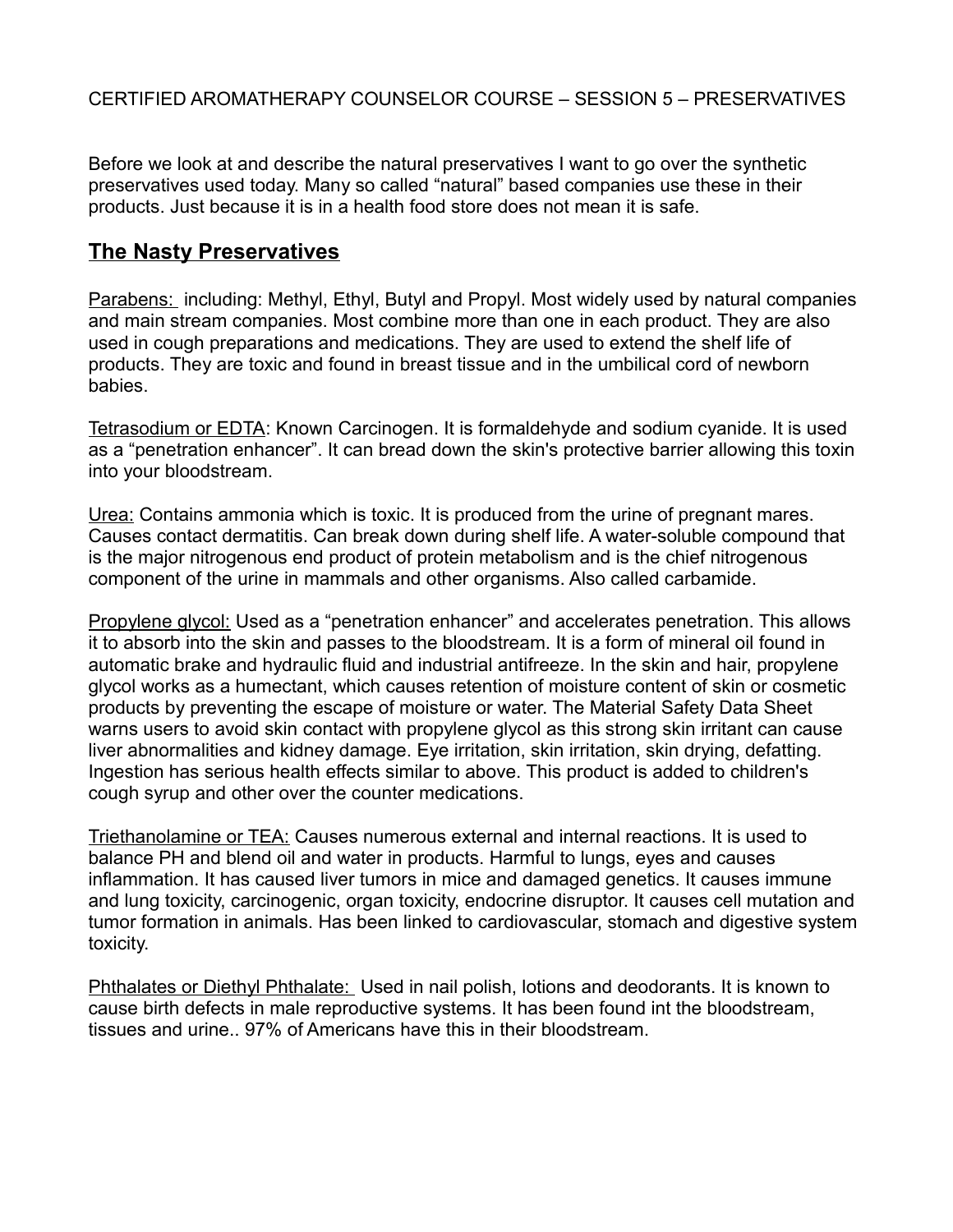Phenoxyethenol: Being used today and called "natural" in many cosmetics. As a preservative it is also used in medications. It can depress the central nervous system and can cause vomiting and diarrhea. This is according to the FDA: The FDA itself has warned against the ingredient as being potentially harmful to infants. Here is a quote directly from the FDA website: "Phenoxyethenol is a preservative that is primarily used in cosmetics and medications. It also can depress the central nervous system and may cause vomiting and diarrhea, which can lead to dehydration in infants." Avoid.

1,4 Dioxane: Eye and mucous irritant, skin irritant, central nervous system depressant and toxic to the liver and kidneys. According to the EPA: 1,4-Dioxane is used as a solvent. Acute (short-term) inhalation exposure to high levels of 1,4-dioxane has caused vertigo, drowsiness, headache, anorexia and irritation of the eyes, nose, throat, and lungs in humans. It may also irritate the skin. Damage to the liver and kidneys has been observed in rats chronically (longterm) exposed in their drinking water. In three epidemiology studies on workers exposed to 1,4-dioxane, the observed number of cancer cases did not differ from the expected cancer deaths. Tumors have been observed in orally exposed animals. EPA has classified 1,4 dioxane as a Group B2, probable human carcinogen. To read about the effects of this toxic chemical I urge you to visit: [http://www.epa.gov/ttn/atw/hlthef/dioxane.html.](http://www.epa.gov/ttn/atw/hlthef/dioxane.html)

Polyethylene Glycol or PEG: Carcinogenic, can alter and reduce your skin's natural moisture factor. Can increase bacteria and aging of the skin. It is used to dissolve grease and is a major ingredient in oven cleaner.

# **A Natural Way – Natural Preservatives**

If you see an ingredient that you do not recognize or cannot pronounce, it is in your best interest to research it. You can find MSDS sheets, information on the EPA's website, skin deep cosmetics and many other locations. By educating yourself on the synthetic chemicals used to today and the names they go by, you can begin to avoid them and eliminate them from your home.

In the following descriptions of natural safer alternatives to preservative, I will provide information courtesy of lotoincrafters.com. There are many new and natural preservatives on the market today which I have not used yet. The demand to eliminate caustic chemicals from our lives current manufacturers have to produce an natural based preservative. However as you begin to make products at home, you can use any number or the listed preservatives. When making your own products it is always a good idea to create in small quantities. This way your product will be used within a short period of time eliminating the need for synthetic chemicals. You will come to know the ones that will extend the shelf life for longer periods of time. I urge you to work with all of them over time so that you can determine which ones work best for the application you desire.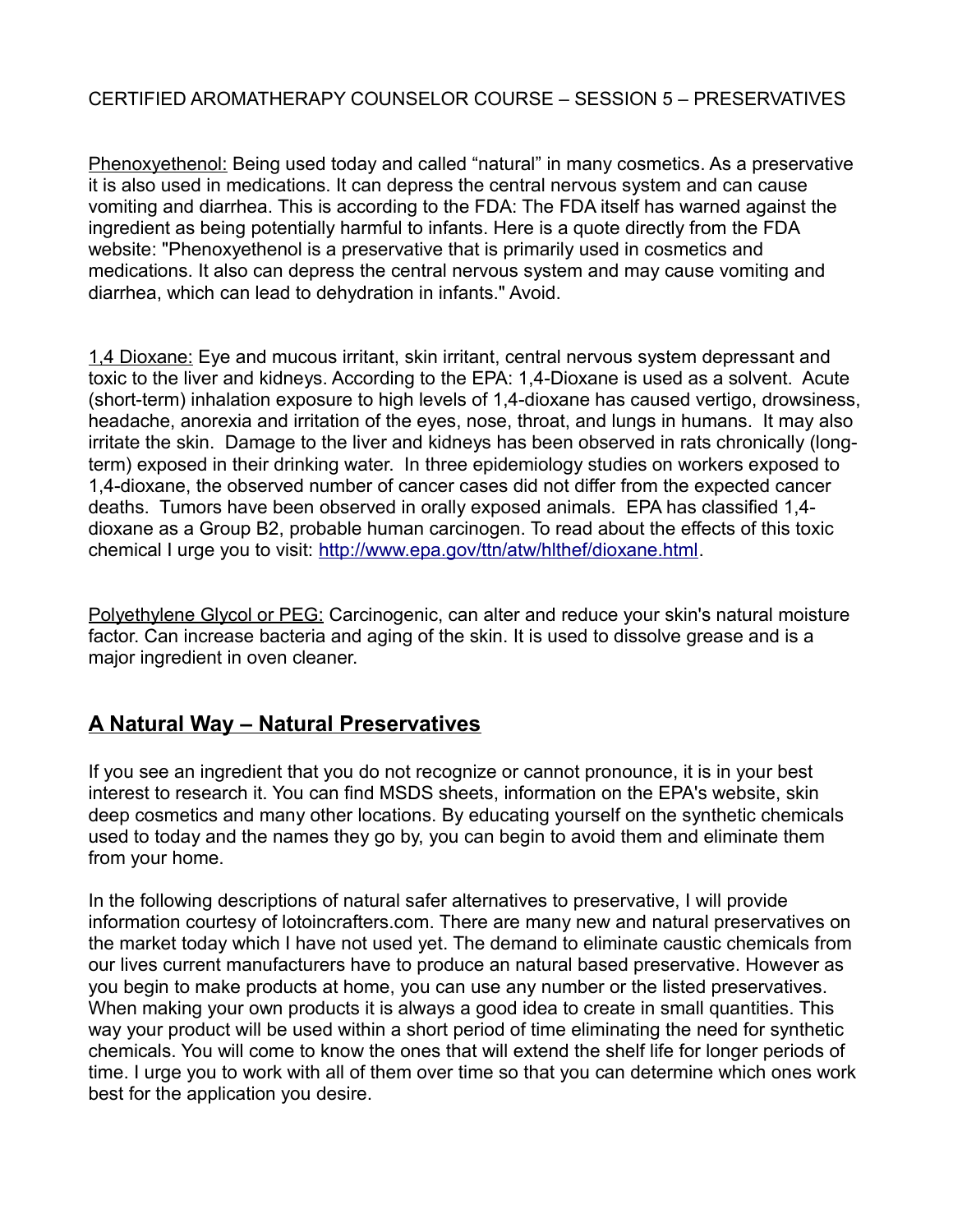**Citric Acid:** You would use at a rate of 0.05% to 0.3% in your heated distilled water solution, setting this aside to dissolve and cool. This keep the pH of lotions low. It is an antioxidant, prevents rancidity, astringent, adjust pH levels, stabilizes ingredients and color, it is biodegradable and is readily metabolized and eliminated through the skin.

**Geranium Essential Oil**:Geranium is used to inhibit the growth of mold and yeast, it is antibacterial, oil soluble and mild to the skin of children. When combined with other essential oils the sweet feminine fragrance is not detected. It is combined with other natural preservatives. Essential oils must be added last after your product has cooled. It is recommended to use 1 drop per 2 oz.

**Goldenseal Root**: Slows the growth of yeast, mold, fungus and bacteria. Infuse in your distilled water solution at roughly 1oz herb to 10-12oz water.

**Grapefruit Seed Extract:** Slows the growth of mold, yeast, fungus and bacteria and is soluble in your water solution. Use at a rate of .5% to 1%. One of the best natural preservatives available.

**Green Tea Extract**: Very powerful antioxidant added to your water solution. Use at a rate of 0.5% to 3%. It helps fight cancer and sun damage, aides in skin cell regeneration. You can purchase this in gel capsule form and use 1 capsule. You can also infuse your distilled water with pure organic green tea then add citric acid and let cool. You can also find green tea powder. You would add the powder to your heated distilled water then strain and continue as above with the tea.

**Rosemary Oil Extract:** This is a natural antioxidant and is oil soluble. It does have a greenish tint that will transfer to your product. Using it at rate of 0.1% to 0.5% added to your oil solution or 1 drop per ounce. It is usually combined with Grapefruit Seed Extract or Vitamin E.

**Vitamin E also called T-50**: Mixed tocopherols from vegetable oils. It is a powerful antioxidant and is used at a rate of 0.04% to 0.5%. This helps oils from becoming rancid , separating or turning yellow. Excellent to add to your ointments and salves. Can extend the shelf life. Need to be combined with other natural preservatives.

### **Elderberry extract INCI: Sambucus Nigra Fruit Extract:**

Also branded as "PhytoCide Elderberry OS", this oil-soluble, efficacious, multifunctional natural alternate preservative can be used in cosmetics and personal care applications. Elderberries are also high in antioxidants, so this preservative brings an extra benefit. Elderberry extract is used as an antimicrobial for lip balms, lipsticks, and scrubs, as well as other cosmetic formulations containing oil. It's also anti-aging and conditioning to the skin. Because it's not antibacterial or anti fungal, it's paired with a compound that is for best results. Not a commonly seen preservative, and can also be mixed with other extracts. It can be used in formulations at up to 5%.

The following information can be found at Lotion Crafters online.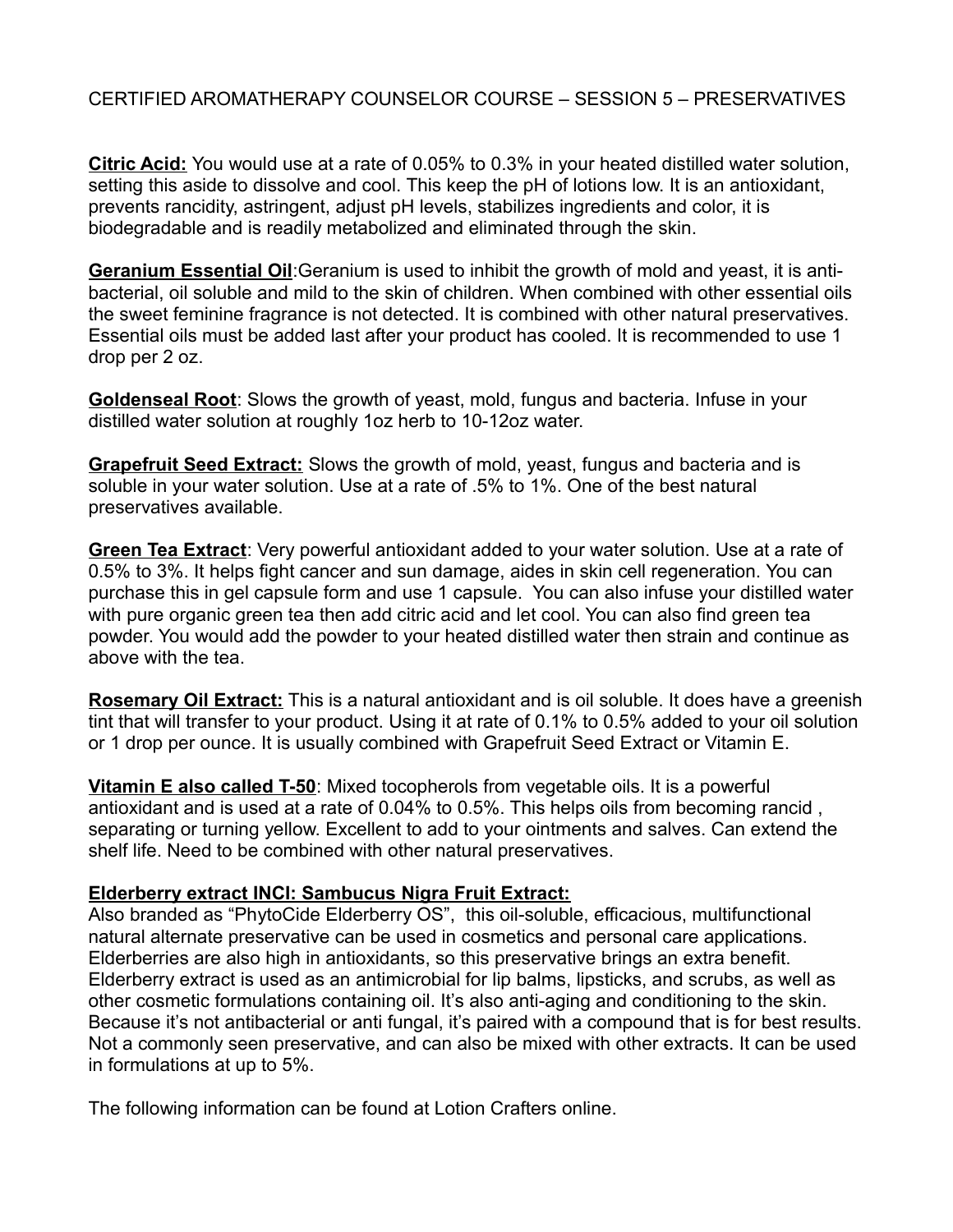### **Potassium sorbate INCI name: Potassium sorbate:**

This popular preservative is often touted as being all-natural since it's produced by neutralizing potassium hydroxide with sorbic acid, the latter which can be found naturally in certain berries. However, most potassium sorbate developed today are done so under synthetic means. Potassium sorbate is currently approved by the Australian Certified Organic (ACO) for use in organic beauty products. It is often used to inhibit yeast, fungus and mold growth in wine, fruit drinks and yogurt, and can do the same for beauty products. However, it's not antibacterial, so it has to be used as a co-preservative with a compound that is (such as sodium benzoate).

### **Benzyl alcohol INCI name: Benzyl alcohol:**

Another preservative considered 'natural', it can be produced naturally by many plants and can be found in various teas and fruits. It's also found in several essential oils such as jasmine and ylang-ylang. Benzyl alcohol is prepared by the hydrolysis of benzyl chloride using sodium hydroxide, and has a mild, pleasant aroma. It is also antimicrobial, antibacterial and anti-fungal. As a preservative, benzyl alcohol is used in amounts up to 1% due to its possible toxicity when used in high dosages. In beauty products, it's most often paired with potassium sorbate, and popular due to its scent

### **Hydroxymethylglycinate INCI name: Sodium hydroxymethylglycinate:**

Yet another preservative touted as safe and natural, hydroxymethylglycinate is derived from glycine, a naturally occurring amino acid often used in dietary supplements, or amino-ascetic acid. It is often sourced from soy or sugar. However, this preservative isn't 'natural' – the process required to produce this is heavily synthetic. It is used in extremely low amounts, usually around 0.1% since higher amounts can irritate skin and eyes. It also smells very unpleasant. Hydroxymethylglycinate serves as an effective safeguard against bacterial, mold, and yeast.

#### **Natacide INCI name: Fragrance, parfum:**

Natacide is actually the brand name of a newer vegetable derived preservative that's extremely effective at inhibiting bacteria (gram positive and negative), yeast and mold. Companies using Natacide are even calling their products 'preservative-free', so keep that in mind. It is approved by the Australian Certified Organic (ACO). It smells pleasantly of almonds and vanilla, and boasts good stability. Natacide is also a very effective antimicrobial preservative, and can be used alone or with other preservatives. It is soluble in water, glycol and alcohol. When used as the sole preservative, its recommended level is between 0.3% to 1%. As a co-preservative, it's between 0.2%-0.5%.You won't see this listed in ingredients due to the trade name. Instead, it can be listed as "fragrance" or "parfum" for INCI purposes, so if you're unsure, always ask the company! This is another reason why the term "fragrance" on personal care products aren't always automatically bad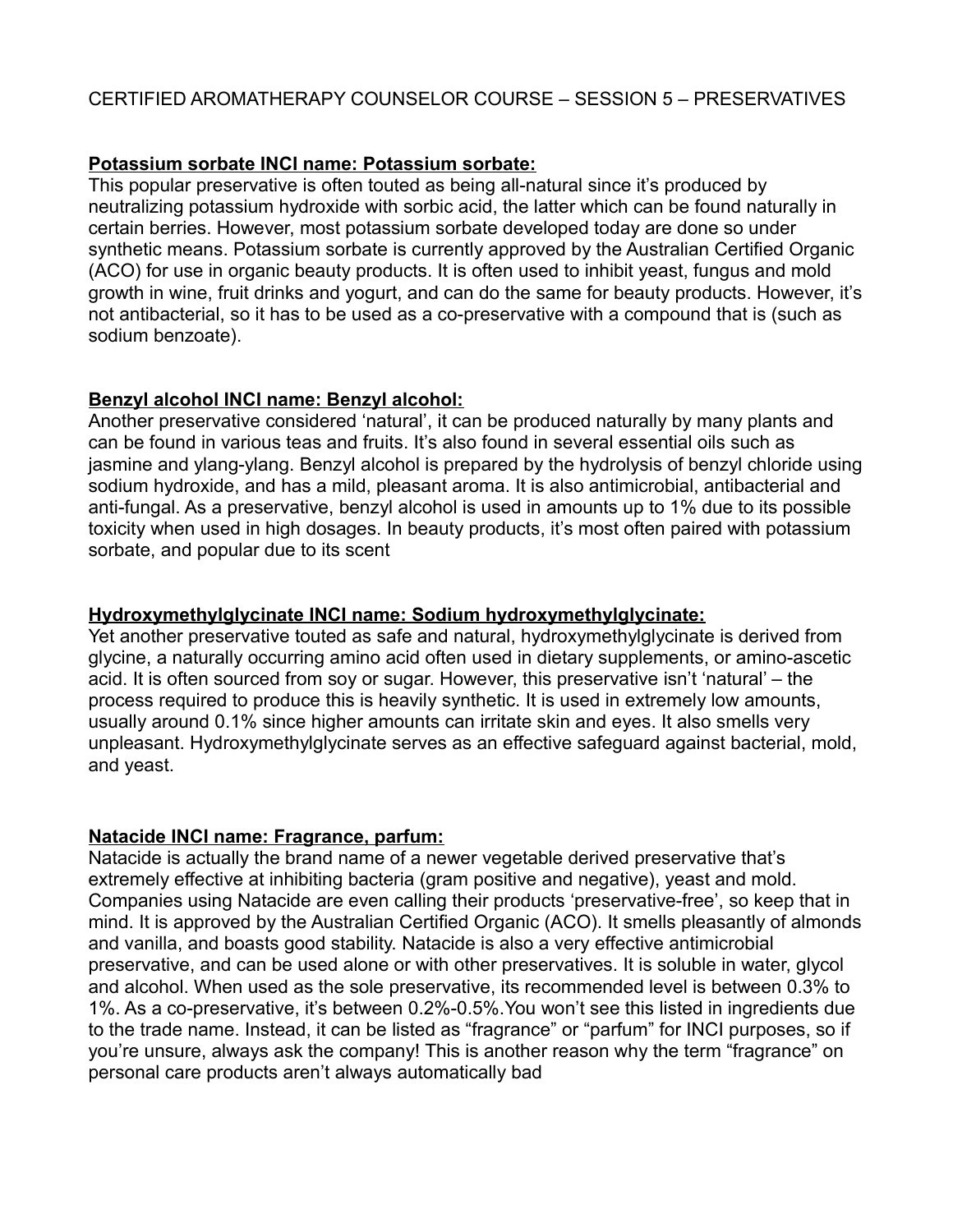### **Honeysuckle extract INCI: Lonicera Caprifolium extract, lonicera japonica:**

Also sold under the brand name "Plantservative", honeysuckle extract is an antibacterial and antiviral preservative in personal care products. This is also used in many teas and Chinese herbal formulas for medicinal purposes, and can help with ailments such as fever, headaches and sore throat when paired with other herbs. Honeysuckle extract contains parahydroxybenzoic acid, and from those esters are the synthetically created paraben (note the name para-hydroxy benzoic acid). Coconuts also contain para-hydroxybenzoic acid. While the parabens we know of in personal care products and cosmetics are synthetic, honeysuckle has a 'natural' form of it since the molecular structure is nearly identical. Blueberries have a natural form of methylparaben as well, where it acts as a antimicrobial agent. Honeysuckle extract is not stable alone, and must be paired with a co-preservative.

#### **Colloidal Silver OR Silver Shield:**

Silver Shield disables the specific enzyme that many unwanted microorganisms need to metabolize oxygen (breathe). When this enzyme becomes disabled, the microorganisms cannot thrive. Technology has been effective against unwanted microorganisms when tested in-vitro. The amount of colloidal silver per jar of cream is 0.5% concentration (less than 0.3 mg per 60 ml jar of the cream). This means that with each application you apply approximately 0.005 mg of colloidal silver. This tiny amount will not produce any side effects. Silver doesn't build up in the body when used as recommended. It normally excretes with urine in 4-6 hours. Here's a bit of a history on colloidal silver. Chemically speaking, colloidal silver is a water suspension of ionic silver or silver proteins. "The antimicrobial action of silver or silver compounds is proportional to the bio-active silver ion (Ag(+)) released and its availability to interact with bacterial or fungal cell membranes," wrote Dr. Lansdown of Imperial College Faculty of Medicine in London. "|Silver ion is biologically active and readily interacts with proteins, amino acid residues, free anions and receptors on mammalian and eukaryote cell membranes." In natural cosmetics, colloidal silver makes a safe and nonirritating preservative with an added anti-inflammatory alternative to paraben and formaldehyde preservatives Silver has a long history as an antibiotic in human health care. Since medieval times silver has been used as a bactericidal agent that helps heal skin abrasions and burns, water purification, wound care, bone prostheses, reconstructive orthopedic surgery, cardiac devices, catheters and surgical appliances.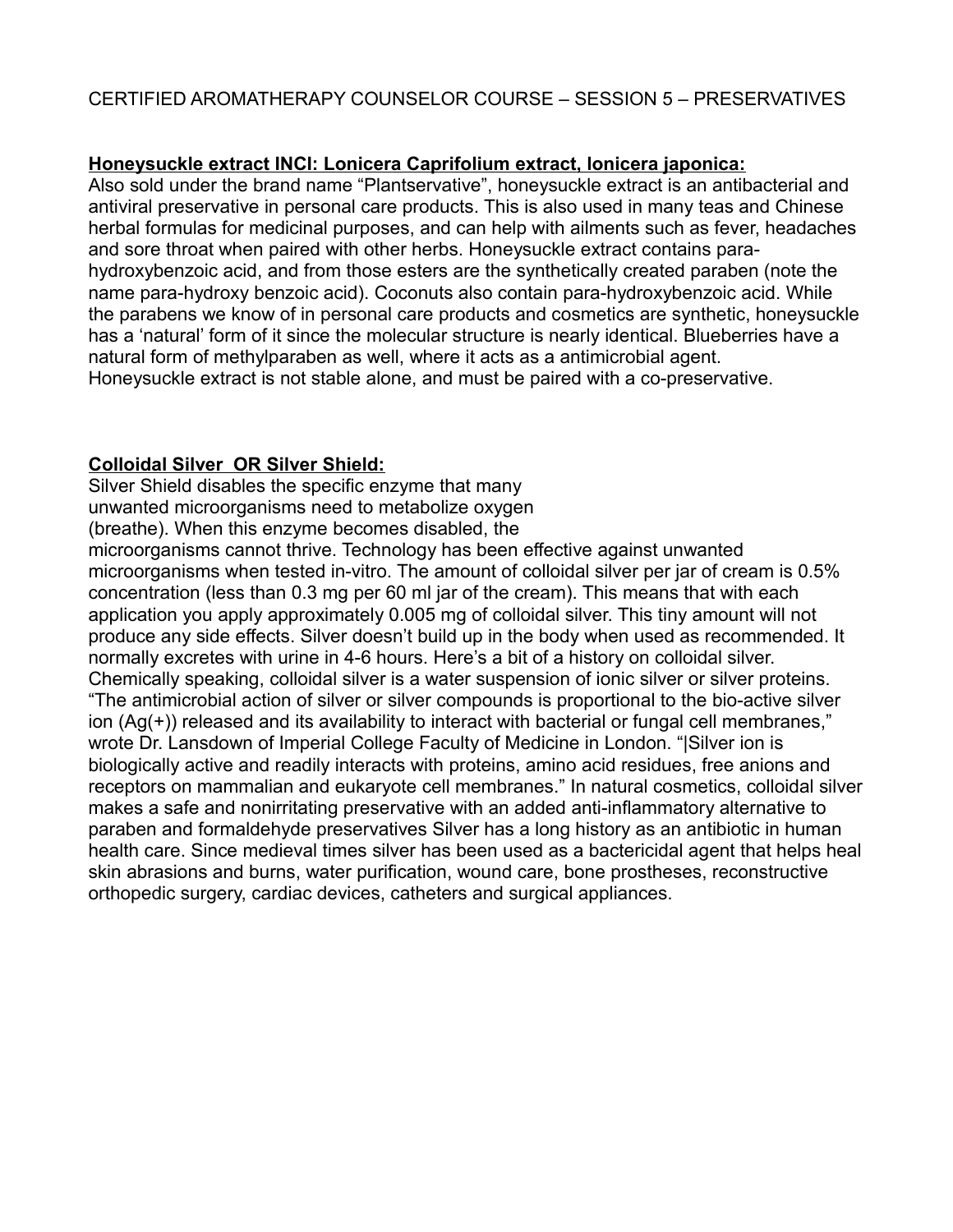# **PhytoCide Aspen Bark Extract Powder CAS No. 90083-05-9**

PhytoCide Aspen Bark Extract is extracted from the bark of the American Aspen tree, also known as the Quaking or Trembling Aspen. It originates in the northwestern areas of North America where it grows in vast colonies that originate from a single seedling, sprouting root suckers (new stems) from the far reaching roots. Although the trees may live on average between 40 and 150 years, the root system can survive for considerably longer as their extensive root system is able to withstand the devastation of fire and new trees spring forth from the roots. In Utah, one Aspen colony is referred to as "Pando" and is said to be 80,000 years old. The bark of the Aspen tree is rich in salicylates that may function as the plant's natural defense mechanism against invading parasites. Historically, the salicylates in Aspen bark have also be used for medicinal purposes. Medicinal barks have been used as analgesics and to reduce fevers for centuries. Today, the natural salicylates in Aspen Bark have been isolated by Active Micro Technologies and standardized between 54.0 - 60% in PhytoCide Aspen Bark Extract Powder. This powder has been found to have a useful activity as an antimicrobial in cosmetic and personal care products. Initial efficacy testing has shown it to be effective at inhibiting the growth of E. coli, S. aureus, B. subtilis, P. aeuruginosa, yeast and mold. Additionally, it may also impart a smooth feel to the skin.

Suggested Applications

•Skin Conditioning

•Antimicrobial

Processing Information

Phytocide Aspen Bark Extract Powder is GMO Free and no ethoxylation, irradiation, sulphonation, hydrogenation, or ethylene oxide is used in processing. The solvent used for extraction is simply water.

Key Benefits

•Water soluble

•Naturally derived botanical extract

•Virtually odorless

•Heat stable to at 60°C (140°F)

•Broad spectrum of antibacterial activity

•REACH Status - fully compliant

•Compatible with a wide range of cosmetic ingredients

•Can be used with other antimicrobial for broad spectrum activity

•Very mild, with low to no irritation potential

Formulation Guidelines

PhytoCide Aspen Bark Extract Powder is water soluble and may therefore be added to aqueous systems, as well as the aqueous phase of emulsions. When using PhytoCide Aspen Bark Extract Powder it is recommended to maintain the formulation pH between 3 and 9. We also suggest incorporating the product at temperatures of  $60^{\circ}$ C (140 $^{\circ}$ F) or below. This is especially true when using natural antimicrobial and or other "mild" antimicrobial. We recommend that every formula undergo stability and microbial testing to ensure adequate preservation.

Recommended Use Levels: 0.2% - 3.0%

Appearance: White to light yellow hygroscopic powder

Solids (1g-105°C-1hr): 92.0% Minimum

Solubility: Soluble in water

pH (3% solution in water): 3.8 – 6.2 Salicylates: 54.0 – 60% Shelf Life: 1 year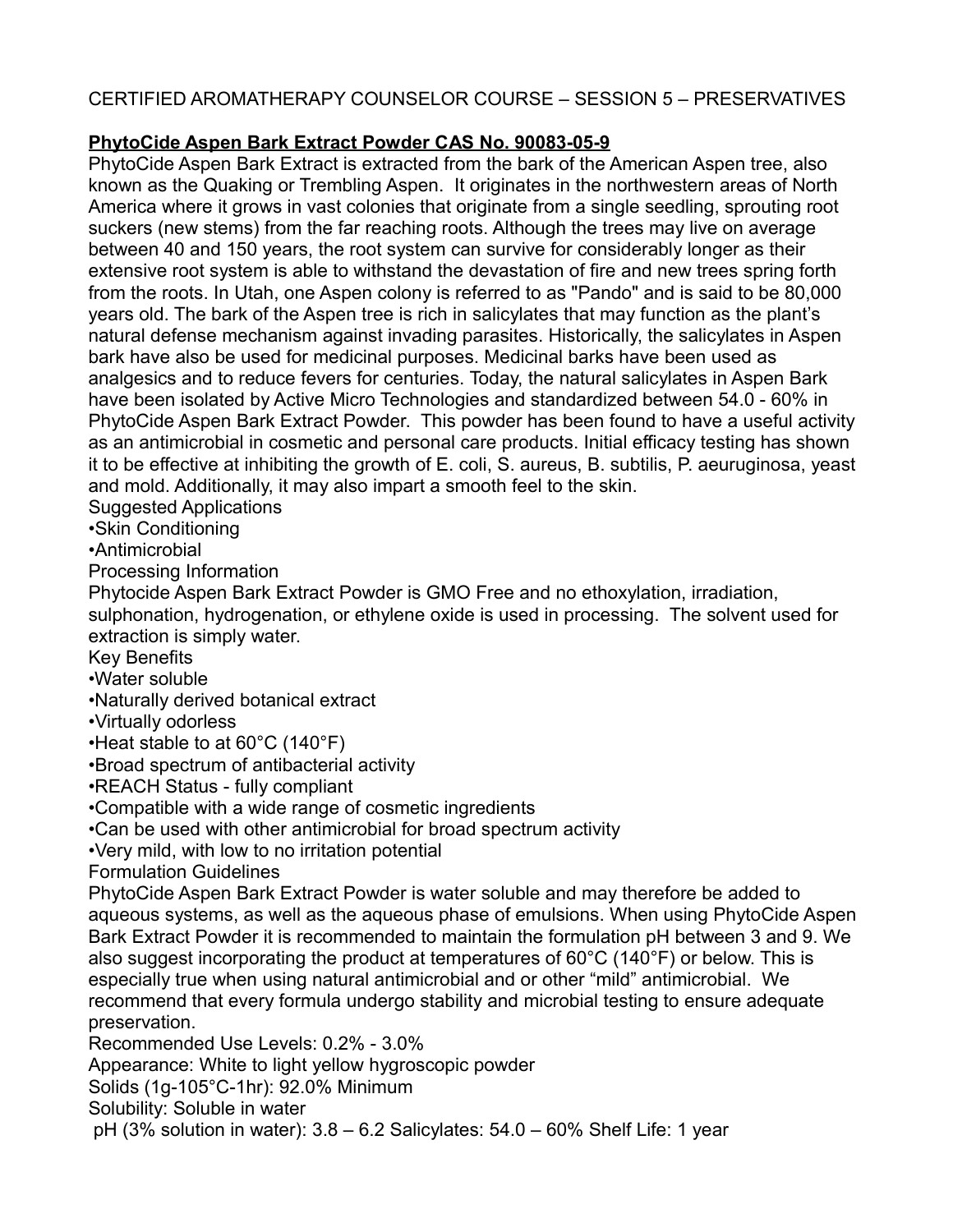# **Willow Bark Extract INCI: Salix Nigra (Willow) Bark Extract:**

The Willow tree, of the family Salicaceae and genus Salix, is common to much of North America. The Black Willow (Salix nigra) tree, famous for its dark brown, ridged bark which is rich in tannins and salicylic acid-like materials, is found primarily in the eastern part of the continent. Aqueous extracts of the bark made from freshly harvested bark collected in the spring are said to have analgesic, antiseptic, astringent, anti-pyretic, and anti-inflammatory properties. Willow Bark Extract is a source of natural salicylic acid-like ingredients which has been shown to contribute effects similar to those seen from synthetic salicylic acid with none of the drawbacks associated with its use, primarily irritation. As such, it is a safe way to get the benefits of a ß-hydroxy acid.

Salicylic acid, when used in cosmetic formulations at 0.5% to 1%, enhances skin cell turnover by promoting exfoliation, resulting in a general improvement in the appearance of the skin and a smoothing effect with accompanying reduction of fine lines and wrinkles. Also known for its antimicrobial properties, it can be useful as a remedy for problem skin conditions. The superior exfoliation action of Salicylic acid is thought to be a result of its lipid solubility. 1 Concentrating its exfoliation action in the lipid-rich outer layers of the skin, where the natural rate of exfoliation reduces with aging, it helps to reduce the buildup of dry, dull skin flakes. Willow Bark Extract has been found to be non-irritating to the skin, even at a level of 100%, equivalent to 10% synthetic salicylic acid. Willow Bark Extract has been found to increase stratum corneum turnover more so than salicylic acid - 24% as opposed to 22%. In vitro tests have shown Willow Bark Extract to have activity against Staphylococcus aureus and Propionibacterium acne, the two strains of bacteria implicated in the formation of acne, as such it may prove useful in targeted facial cleaners, toners and lotion formulas. In addition, challenge testing has shown that, in cosmetic formulations, of varying degrees of complexity, Willow Bark Extract , when present in concentrations of 2.5 - 5%, contributes to the preservative efficacy of formulas even when no other synthetic chemical preservatives are used. It has proven efficacy against gram positive, gram negative bacteria, yeast, and mold. The choice of preservatives for personal care formulations should be carefully considered. This is especially true when using natural antimicrobial and or other "mild" antimicrobial. We recommend that every formula undergo stability and microbial testing to ensure adequate preservation.

Key Benefits

•Aqueous extract

•Naturally derived

•Standardized to 10% Salicylic Acid

•Enhances cell turnover

•Exhibits anti-microbial capabilities

•Offers natural preservation

•Safe, non-irritating and non-sensitizing

•Natural ß-hydroxy acid

Recommended Usage Level: 2.5-5%, up to 100%

pH (as supplied): 4.0 - 6.5

Appearance: Colorless to light amber liquid

Solubility: Soluble in water, glycerin and propylene glycol, immiscible with oils.

Shelf Life: 12-18 months

Storage: Sealed container away from sunlight and humidity.

Always use a sunscreen when using AHA or BHA's.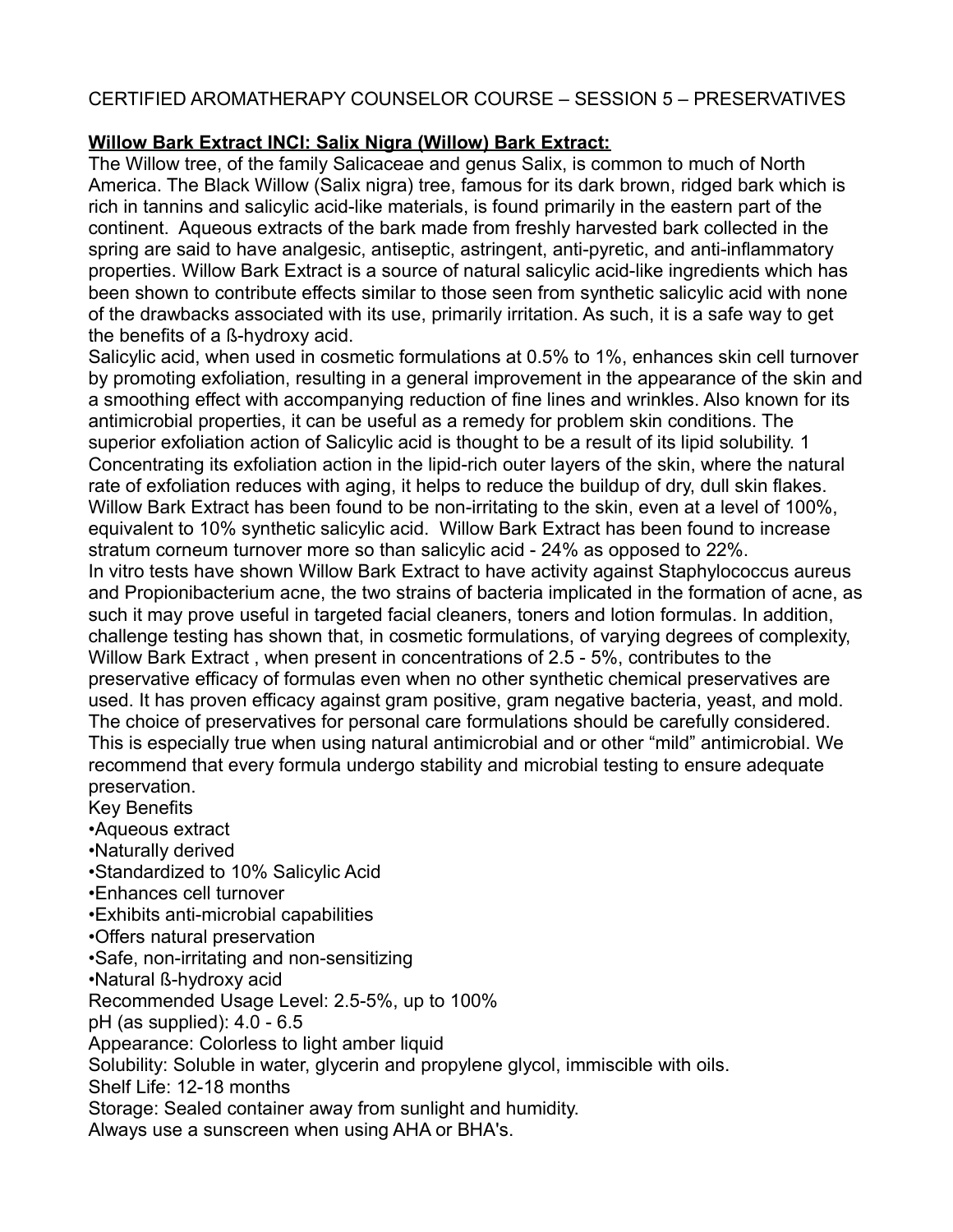## **SynerCide Asian Fusion:**

SynerCide Asian Fusion is a broad-spectrum antimicrobial system using hybrid preservation techniques to combine traditional herbal extracts with hydrating glycols for effective microbial growth prevention. More than just an antimicrobial solvent, this infusion of natural herbs enhances the skin surface for unmatched conditioning. SynerCide Asian Fusion uses a pioneering method of infusing Garlic, Ginger, and Wasabi extracts with caprylyl and hexylene glycols, both known for their antimicrobial boost, to create this synergistic antimicrobial blend. Key Benefits

•Water soluble

•GMO Free

•No Ethoxylation

•No Irradiation

•No Sulphonation

•No Ethylene Oxide treatment

•No Hydrogenation

•Broad spectrum of antibacterial activity

•Compatible with a wide range of cosmetic ingredients.

•Very mild, with low to no irritation potential

Formulating Guidelines

•pH of the formulation should be maintained between 3 and 8

•Should be added to formulations at a temperature below 70°C (158°F)

The choice of preservatives for personal care formulations should be carefully considered. This is especially true when using natural antimicrobial and or other "mild" antimicrobial. We recommend that every formula undergo stability and microbial testing to ensure adequate preservation.

Recommended Usage Level: 1.0% - 2.0%

pH (as supplied): 4.0 - 6.0

Appearance: Clear to slightly hazy liquid

Solubility: Soluble in water, glycerin and propylene glycol, immiscible with oils.

Shelf Life: 12 months from date of purchase

Storage and Use: Sealed container away from sunlight. Do not freeze, store at or near room temperature. Mix well prior to use; may sediment on standing.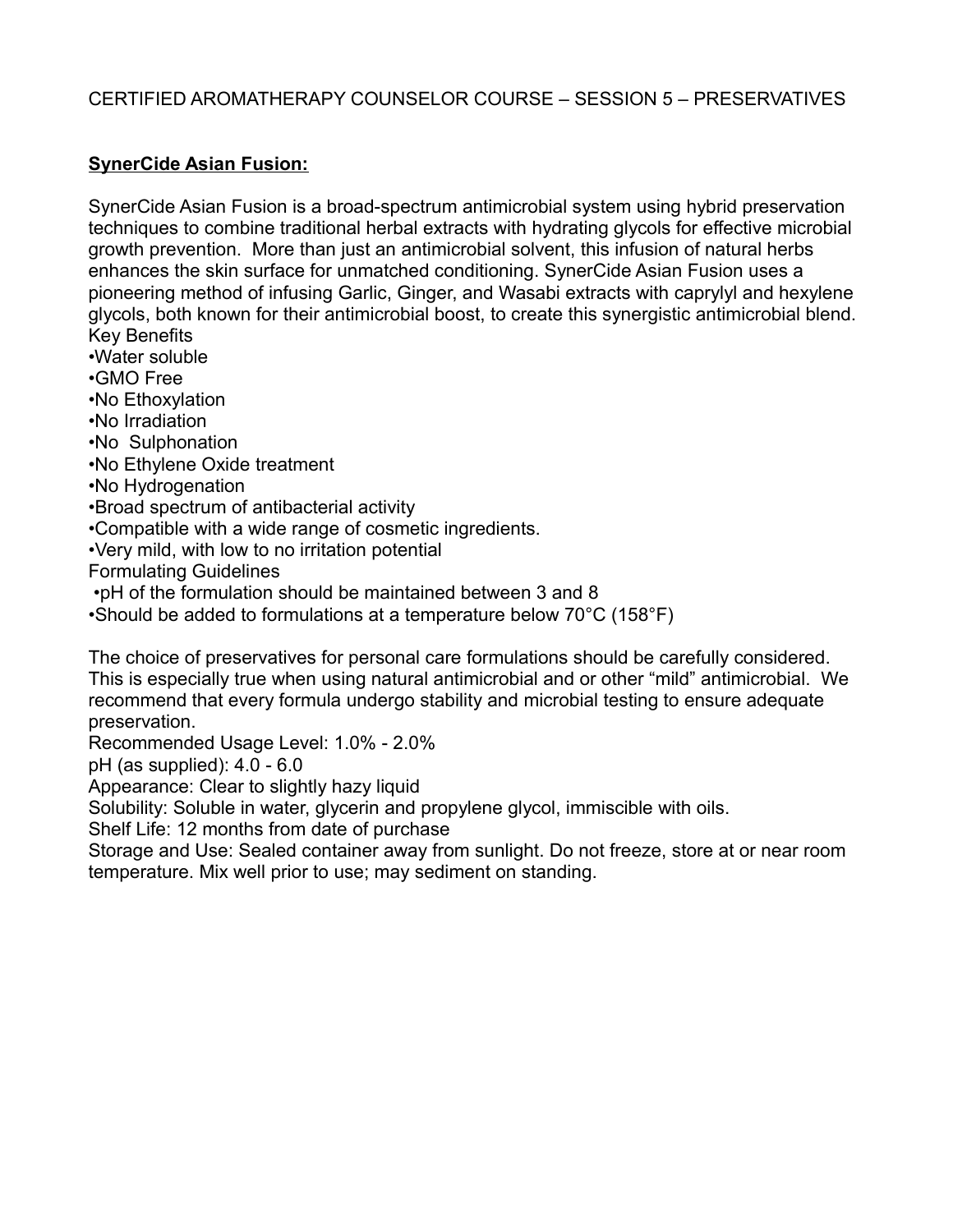# **PhytoCide Elderberry OS - INCI: Sambucus Nigra Fruit Extract:**

PhytoCide Elderberry OS is a new antimicrobial product developed by Active Micro Technologies. It is an efficacious, multifunctional natural alternative to the traditionally used preservatives in cosmetics and personal care applications. It is oil-soluble, and therefore, can be used in a variety of anhydrous and oil-containing applications. The super fruit trend is one of the largest growing segments in the cosmetics industry. These fruits are recognized not only for their health benefits, but also for their unique marketing appeal. Elderberry certainly fits the description of a super fruit. Several species of Sambucus produce this type of berry. Two common varieties of Sanbucus are the American elder (S. Canadensis) and the European elder (S. nigra), which has been naturalized to the Americas. These two are often discussed simultaneously in the literature given that they have several components in common and therefore provide similar benefits. Elderberries have traditionally been used for making wine, syrup, and confectioneries. The flowers and berries of these plants have been used most often for medicinal purposes. Elderberries are rich in a variety of phytonutrients that exhibit both antioxidant and anti-inflammatory properties, such as caffeic acid, chlorogenic acid, ferulic acid, and quercetin. The fruit also contains anthocyanins, which have been shown to help boost the immune system.

Antioxidants, like those found in elderberries, are excellent additions to skin care regimens as they provide protection from free radicals that contribute to cell damage, aging, and wrinkle formation. Bioflavoinoids, which can also be found in elderberries, exhibit astringent properties that help tighten the skin and provide additional anti-wrinkle benefits. This unique super fruit is also an excellent source of undecylenic acid, an organic fatty acid that provides broad antimicrobial benefits, but is especially effective against fungal microorganisms. Suggested Applications

•Skin Conditioning

•Antimicrobial for anhydrous products (lip balms, lip sticks, scrubs)

•Antimicrobial for oil-containing cosmetic formulations

Phytocide Elderberry OS is GMO Free and no ethoxylation, irradiation, sulphonation, hydrogenation, or ethylene oxide is used in processing. There are no solvents used in its extraction and it contains no added preservatives or antioxidants.

Key Benefits

•Oil soluble

•Naturally derived botanical extract

•Heat stable to at 75°C (167°F)

•REACH Status - fully compliant

•Compatible with a wide range of cosmetic ingredients

•Delivers anti-aging skin conditioning benefits

•Natural antimicrobial efficacy for cosmetic formulations

•Can be used with other antimicrobial for broad spectrum activity

Formulation Guidelines:PhytoCide Elderberry OS is oil soluble and may therefore be added to anhydrous systems, as well as the oil phase of emulsions. When using PhytoCide Elderberry OS it is recommended to maintain the formulation pH between 3 and 8 in water containing formulations. We also suggest incorporating the product at temperatures of 75°C (167°F) or below.

Recommended Use Levels: 1.0 - 5.0%

Appearance: Clear to slightly hazy, light to medium amber liquid Solubility: Insoluble in water, soluble in oils Shelf Life: 1 year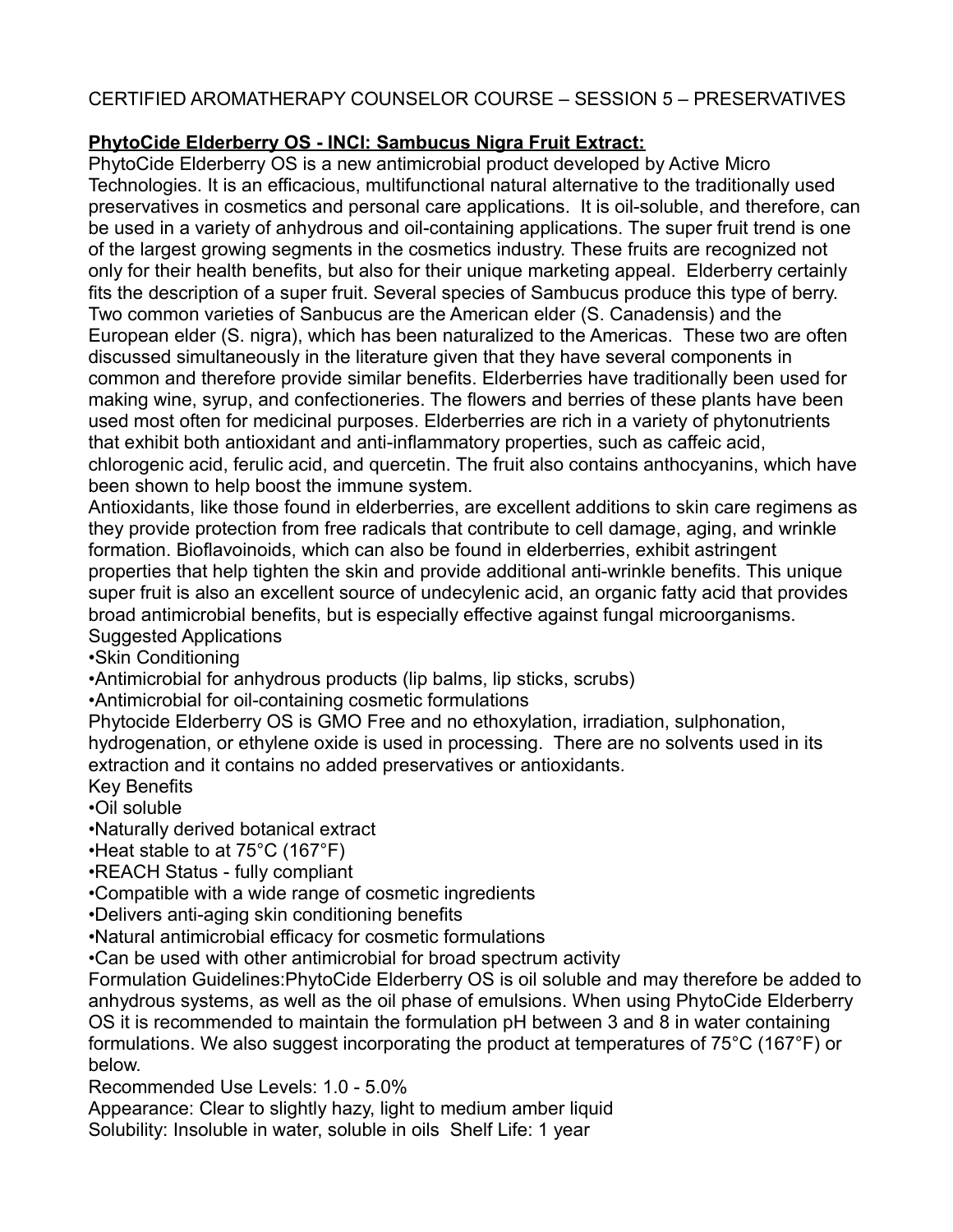# **Leucidal® Liquid-Approved for use in Certified Organic products-INCI:Leuconostoc/Radish Root Ferment Filtrate:**

Leucidal® Liquid is a new, natural preservative from Active Micro Technologies combining the current trends for alternative preservative systems and peptide technology. Derived from radishes fermented with Leuconostoc kimchii, a lactic acid bacteria that has traditionally been used to make kimchi, this product consists of an isolated peptide that is secreted from the bacteria during the fermentation process that has been shown to have antimicrobial benefits. Leucidal® Liquid is accepted by ECOCERT as a preservative in certified organic cosmetics. As with all biological materials some attention must be paid to the conditions under which Leucidal® Liquid can be used. Preliminary investigation shows that the material is stable with regard to temperature up to  $60^{\circ}$ C (140 $^{\circ}$ F). Testing shows that the peptide remains active under both acidic and basic conditions, but there is a loss of activity at pH of 9. For many cosmetic formulations Leucidal® Liquid can function as a natural alternative to synthetic preservatives. It may also be useful as a topical antimicrobial when addressing problem skin or scalp conditions. While it has only a slight odor, it will impart some color to clear cosmetic products, although it is still possible to formulate "white" emulsions.

Challenge testing reveals that 2% Leucidal Liquid in a cream base is able to successfully inhibit microbial growth. Samples were inoculated with S. aureus, E. coli, P. aeruginosa, C. albicans, A. niger, K. pneumoniae, B. cepacia. Following 28 days of incubation samples were then re-inoculated for an additional 28 days. Minimum Inhibitory Concentrations (MIC) were determined using a standard agar dilution method. A variety of bacteria and fungus were tested to evaluate the ability of Leucidal® Liquid to protect against microbial contamination. The results indicate that Leucidal® Liquid can provide effective protection for certain cosmetic systems. The choice of preservatives for personal care formulations should be carefully considered. This is especially true when using natural antimicrobial and or other "mild" antimicrobial. We recommend that every formula undergo stability and microbial testing to ensure adequate preservation.

Key Benefits

•Water soluble

•Naturally derived

•Virtually odorless

•Heat stable to at 60°C (140°F)

•Broad spectrum of antibacterial activity

•Compatible with a wide range of cosmetic ingredients.

•Very mild, with low to no irritation potential

•Eco Cert Approved for use in Eco Cert Certified Organic products

Please note, Active Micro Concepts now recommends a usage rate of 2.0 - 4.0% for this preservative.

Recommended Usage Level: 2.0% - 4.0%

pH (as supplied): 4.0 - 6.0

Appearance: Clear to slightly hazy yellow to light amber liquid

Solubility: Soluble in water, glycerin and propylene glycol, immiscible with oils.

Shelf Life: 12 months

Storage and Use: Sealed container away from sunlight. Do not freeze, store at or near room temperature. Mix well prior to use; may sediment on standing.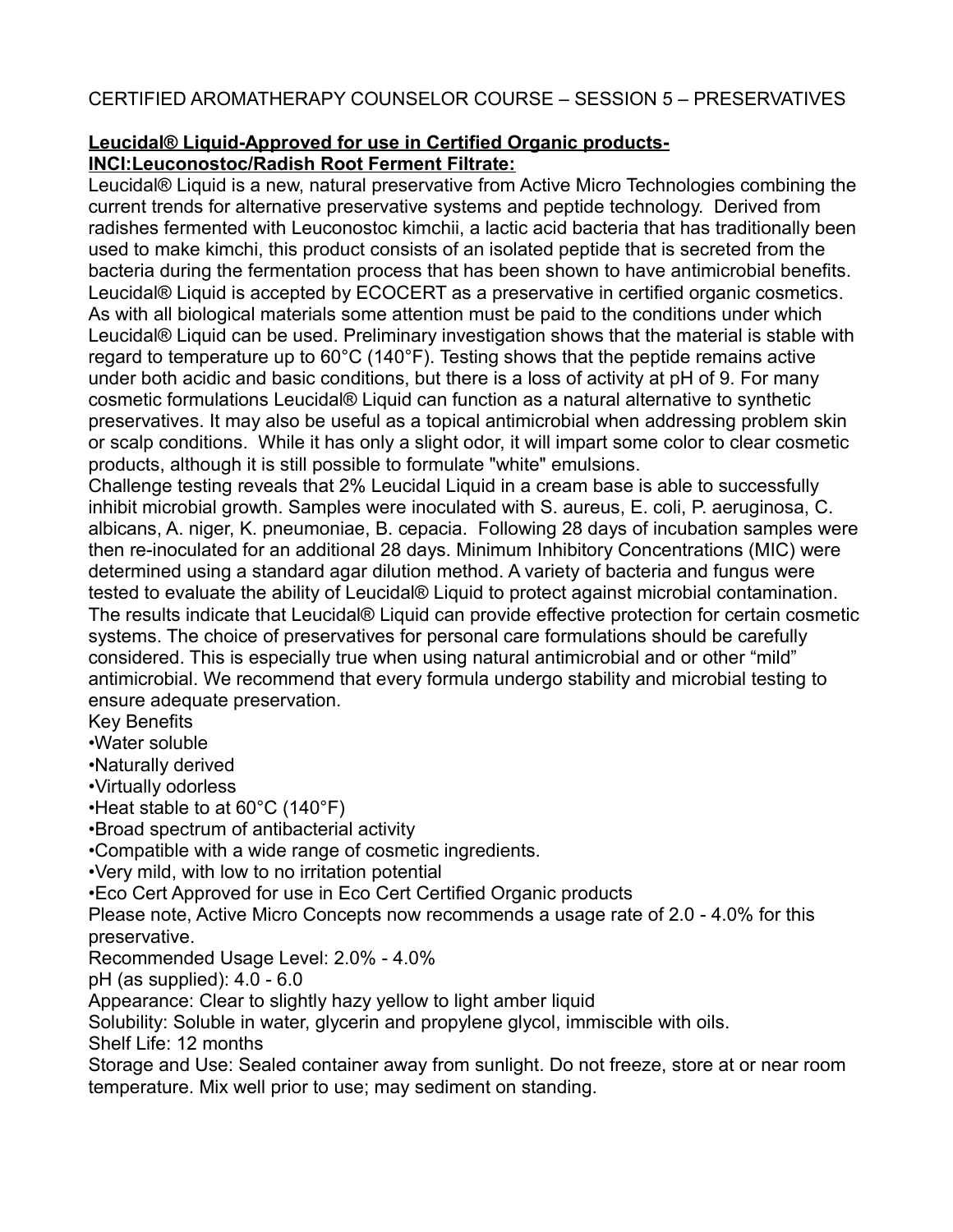# **NataPresTM - ECOCert Approved for use in Certified Organic products:**

NataPresTM is an all natural compound with effective preservative properties, based on the synergy exhibited by multiple plant extracts. It combines a radish root ferment filtrate with honeysuckle and aspen bark extracts and gluconolactone in a base of glycerin. NataPresTM was developed for paraben-free and formaldehyde-free preservation with effectiveness in a broad pH range.It is easy to use and will not impart any additional color or odors to your formulation. NataPresTMprovided predominantly a spectrum of activity again Gram-positive and Gram-negative bacteria. In formulations tested, it demonstrated activity against fungi and yeast when used at typical levels. However, additional protection against fungi and yeast may be necessary in some formulations. See the Technical Data for more information on Synergy Tests of NataPresTM together with other anti-fungal ingredients.

Key Benefits

•Globally approved

- •Water soluble
- •Made with naturally derived materials
- •Virtually odorless

•Heat stable to at 60°C (140°F)

- •Effective at pH levels between 2 8
- •Broad spectrum of antibacterial activity
- •Compatible with a wide range of cosmetic ingredients
- •Very mild, with low to no irritation potential
- •Eco Cert Approved for use in Eco Cert Certified Organic products

**Applications** 

- •Hand Creams
- •Body Creams & Lotions
- •Facial Products
- •Shampoos

•Conditioners

NataPresTMhas been tested, via HPLC, for the presence of the following common preservatives: Methyl Paraben, Ethyl Paraben, Isopropyl Paraben, Propyl Paraben, Isobutyl Paraben, Butyl Paraben, Dehydroacetic Acid and Benzoic Acid. None were identified within detectable limits, with the exception of Benzoid Acid (a natural constituent of Honeysuckle), which was found at 0.0014%. No animal testing was used in the development or testing of NataPresTM Formulation Guidelines:

•Recommended use level for cosmetic formulations: 0.5 - 2.5%

•Potential anti-acne application at concentrations of 3.0% - 10.0%

•Can be added directly to the formulation post-emulsification at or below 50°C (122°F)

•Effective in a broad pH range from 2 to 8

•Compatible with most ingredients used in the personal care and pharmaceutical industry •Products which are highly prone to mold or yeast growth might need additional fungal protection

Recommended Usage Level: 0.5% - 3%

pH (as supplied): 4.9

Appearance: Straw to yellow colored liquid

Solubility: Soluble in water Shelf Life: 24 months

Storage and Use: Sealed container away from sunlight. Do not freeze, store at or near room temperature. Mix well prior to use; may sediment on standing.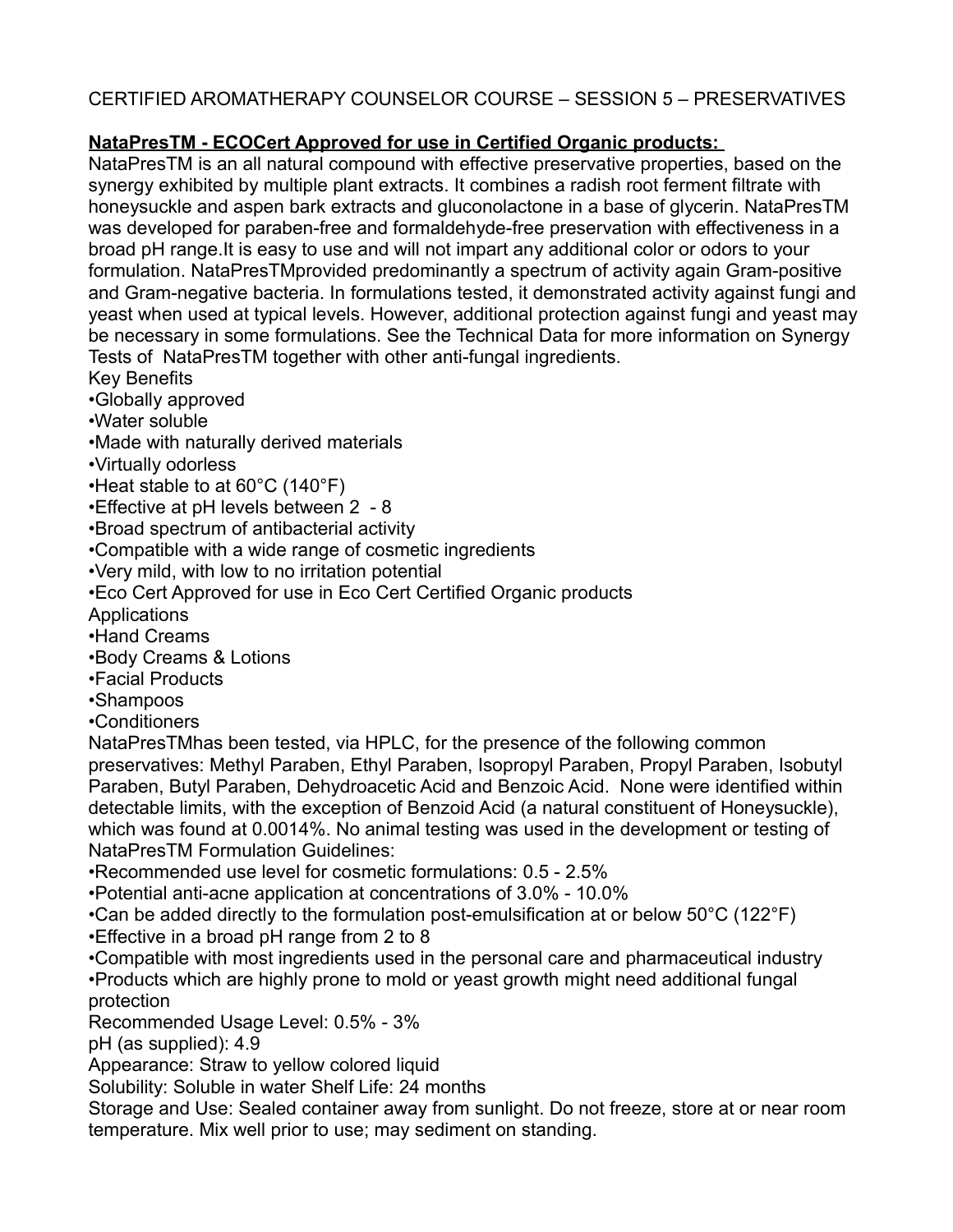# **Leucidal® Liquid SF - INCI: Lactobacillis Ferment:**

Leucidal Liquid SF is another of Active Micro Technologies antimicrobials developed for the formulator looking to move away from synthetic preservatives containing parabens, formaldehyde donors and phenoxyethanol. To this end, they have developed a full line of products derived from naturally occurring compounds that provide broad spectrum antimicrobial protection. As a result, these novel natural antimicrobial are considered selfpreserving cosmetic actives and therefore can be used as consumer-friendly alternatives to synthetic preservatives in a wide range of cosmetic applications. Leucidal Liquid SF is a probiotic-based ingredient created by the fermentation of Lactobacillus in a defined growth medium. Lactobacillus is one of the species of microorganisms used to produce fermented products such as sauerkraut and kimchi, a Korean diatary staple from cabbage. Like many members of the lactic acid bacteria family, Lactobacillus is capable of restricting the growth of other microorganisms by acidifying its environment. However, in addition to acidifying its environment, Lactobacillus also produces novel antimicrobial peptides, also known as bacteriocins, that are capable of providing broad spectrum antimicrobial protection. During the manufacturing process, lysozyme is added to the ferment filtrate to facilitate a controlled cell lysis. This steps helps ensure the release of the antimicrobial peptides for maximized activity. Use Recommendations:

 For many cosmetic formulations Leudical Liquid SF can function as a natural alternative to synthetic preservatives. As with all biological materials some attention must be paid to the conditions under which Leucidal Liquid SF can be used. Its antimicrobial properties are effective between pH 3 and 8, with a pH below 6 being preferred. The suggested use levels are typically between 2 and 4%. The ability of Leucidal Liquid SF to inhibit the growth of a variety of bacteria and fungi was determined used the Minimum Inhibitory Concentration (MIC) test. The results indicated Leucidal Liquid SF has the ability to provide broad spectrum antimicrobial protection (please see the Technical Data Sheet for more information). A Double Challenge test using 2% Leucidal Liquid SF was conducted to evaluate the ability of the product to provide antimicrobial protection in cosmetic finished products. A basic oil-in-water emulsion was used at the base. Samples were inoculated with S. aureus, E. coli, P. aeruginosa, C. albicans, and A. brasilliensis and incubated for 28 days. During this period, samples were periodically collected and tested for the presence of viable microorganisms. Following the initial 28 days of incubation, the samples were re-inoculated with the microbial cultures for another 28 day period. The results indicate that Leucidal Liquid SF has the potential to provide effective protection for lotions and other cosmetic formulations.

Key Benefits •Water soluble •Naturally derived •REACH Compliant •Broad spectrum of antibacterial activity Suggested Applications •Skin Conditioning •Antimicrobial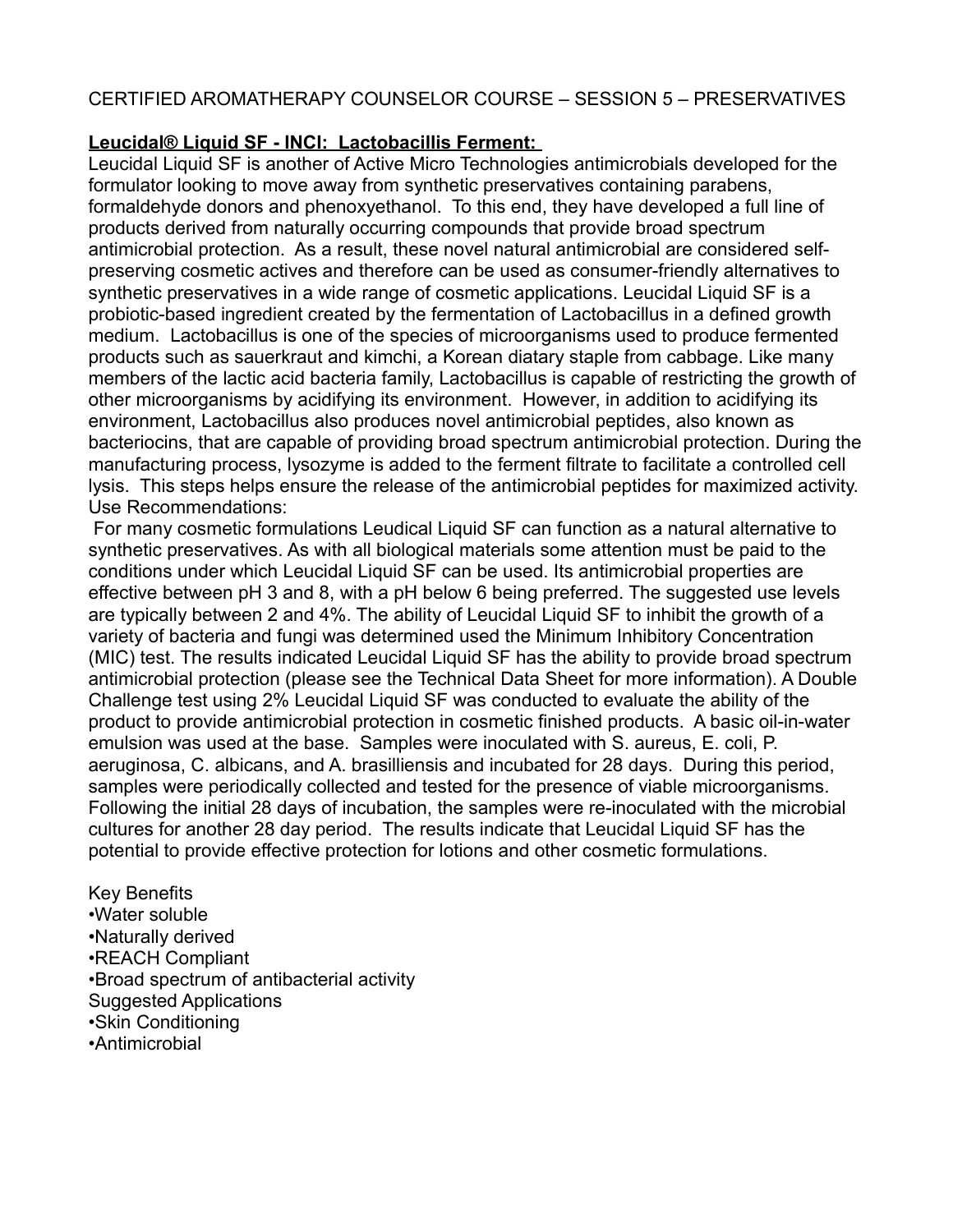# **Leucidal® Liquid SF - INCI: Lactobacillis Ferment:**

Processing Information: Leucidal Liquid SF is Salicylate Free. It is also GMO Free and no ethoxylation, irradiation, sulphonation, hydrogenation, or ethylene oxide is used in processing. The solvent used for extraction is simply water. There are no additional preservatives or antioxidants.

Formulation Guidelines

•Add it to products with a pH between 3 and 8

•Performance is best at a pH below 6

•Add it during the cooling phase of the formulation process at temperatures lower than 70°C (158°F)

•We recommend adding it at cool-down when your formulation temperature is below 40°C (104°F) to avoid destabilization issues.

Recommended Usage Level: 2.0% - 4.0%

Appearance: Clear to slightly hazy liquid

Solubility: Soluble in water, glycerin and immiscible with oils.

Shelf Life: 12 months from date of purchase

Storage and Use: Sealed container away from sunlight. Do not freeze, store at or near room temperature.

You now have all the information here on more natural preservatives and synthetic chemical based preservatives. I would suggest you visit Lotion Crafters online if you are seeking more information about any of the above. I have not used any of the new preservatives listed, however I do plan on it. I think you should consider doing the same. The only way we know if something truly works is to try it and conduct our own experiments.